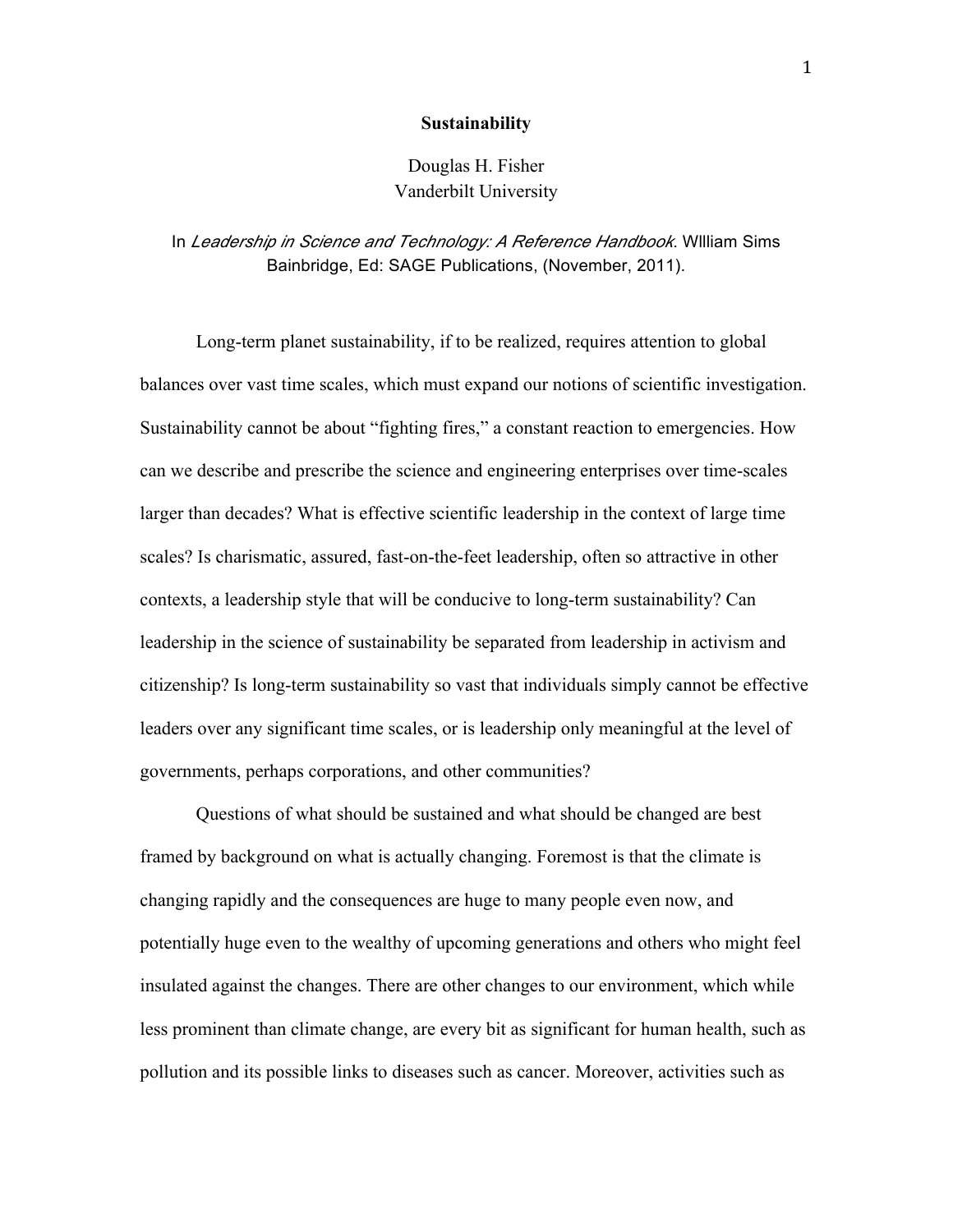limited recycling of materials, which many would regard as contributing to a sustainable planet, barely dent the threat of human consumerism to societal and environmental balances.

### **Science and Sustainability in Context**

Sustainability has been succinctly expressed as meeting "the needs of the present without compromising the ability of future generations to meet their needs" (Brundtland 1987). This begs important questions that are rarely asked in common discourse. What are "the needs of the present," and what are the needs of future generations -- are they the same needs or different? Is present-day consumerism in the materially-wealthy world overlooked by imagining enhanced abilities in the future to achieve "needs?" Do we imagine that in the future that avatars and virtual worlds will satisfy human needs for companionship and to play in nature? Perhaps we assume that humans will evolve differing needs, suitable to a different environment? Do we imagine that increased incidence of cancer and mental health problems, perhaps due to a toxic and congested environment, will be offset by medical breakthroughs? And who and what is "the present"? Is it the materially wealthy only? Is our view of sustainability so human centric that planet characteristics such as biodiversity are only valued to the extent that they contribute to humanity?

Sustainability interdependencies are complex (Strange and Bayley 2008), but *sustainability* is a term tossed around as though it's meaning were self-evident; this is not the case. For example, some consider plans for natural catastrophes such as super volcano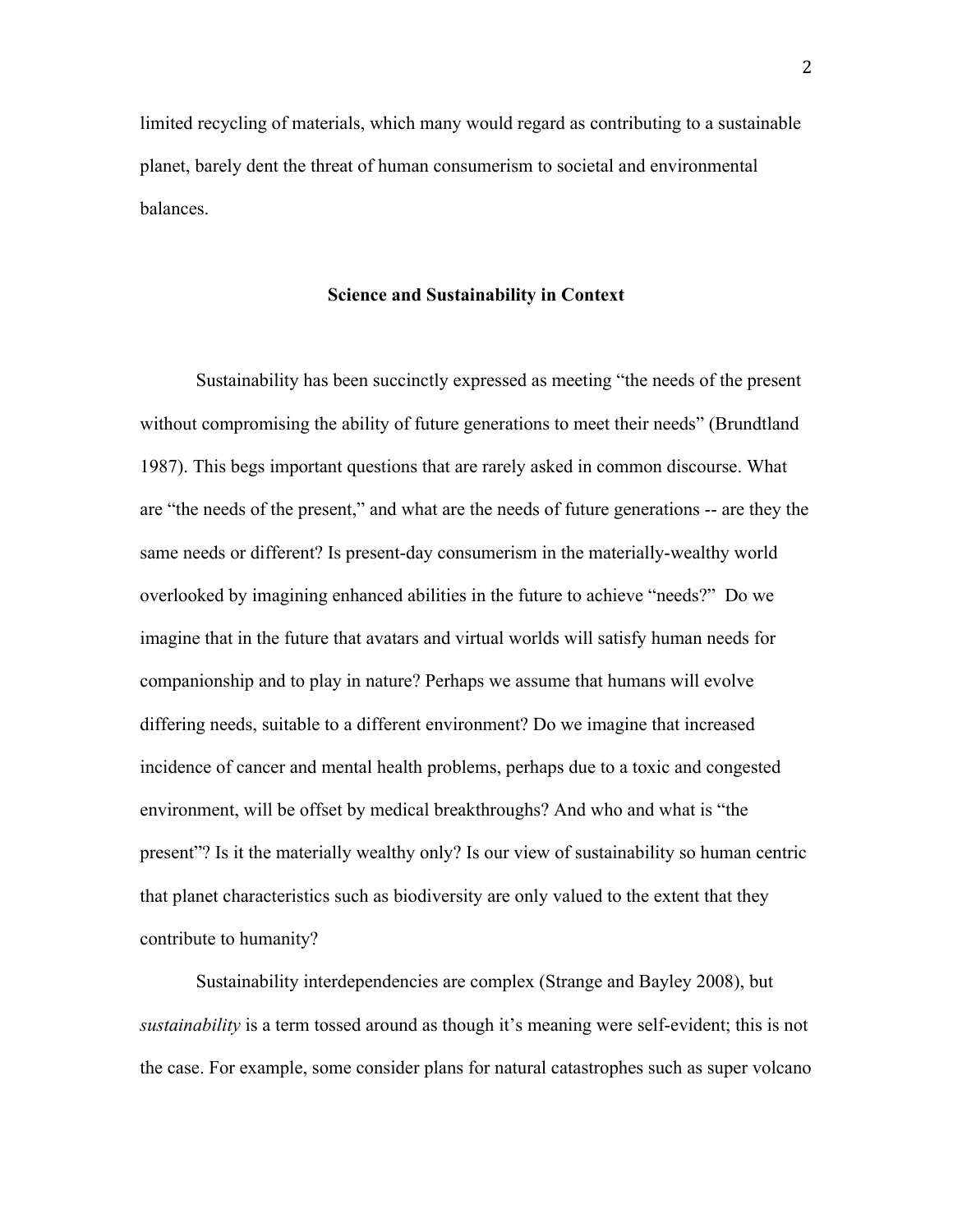eruptions and asteroid strikes as part of the sustainability landscape, while others might not. Moreover, nuclear war, terror, and waste remain important sustainability concerns. Some of the biases, beliefs, and desires that result from our honest reflections on sustainability will differ. These differences, if properly acknowledged and managed are not only "ok" because they are human, but vital. Sustainability requires some notion of balance, and is it ever the case that a balanced community of humans is a community of individually balanced members? Balance in human communities stems from diversity of experience, skills, beliefs, and priorities. Does diversity raise collective intelligence, and what of the implications of lack of diversity, particularly of gender in certain scientific disciplines and most governments? The exclusion of women from the halls of power is among humanity's biggest failures, stemming from pathology or an inability of human evolution to stay on pace with technological change – gender imbalance is a lynchpin issue for a sustainable planet (OECD 2008).

It is often said that the rest of the world is waiting for the United States to *lead* on climate change. An alternate interpretation is that much of the world is waiting for the US to *follow*. In any case, "it is impossible to imagine a meaningful solution without America really stepping up" (Friedman 2008: 6). Generally, a robust world requires that those who lead in some circumstances must follow in others. Any theory of leadership that does not explicitly acknowledge this need to follow is a frail egocentric theory and ill-suited to the long-term sustainability of our planet.

In 1955, when an African-American woman named Rosa Parks refused to give her bus seat to a white passenger, she was a citizen asserting her right to equal treatment. However, she was also contributing to the wider Civil Rights Movement. As Paul Loeb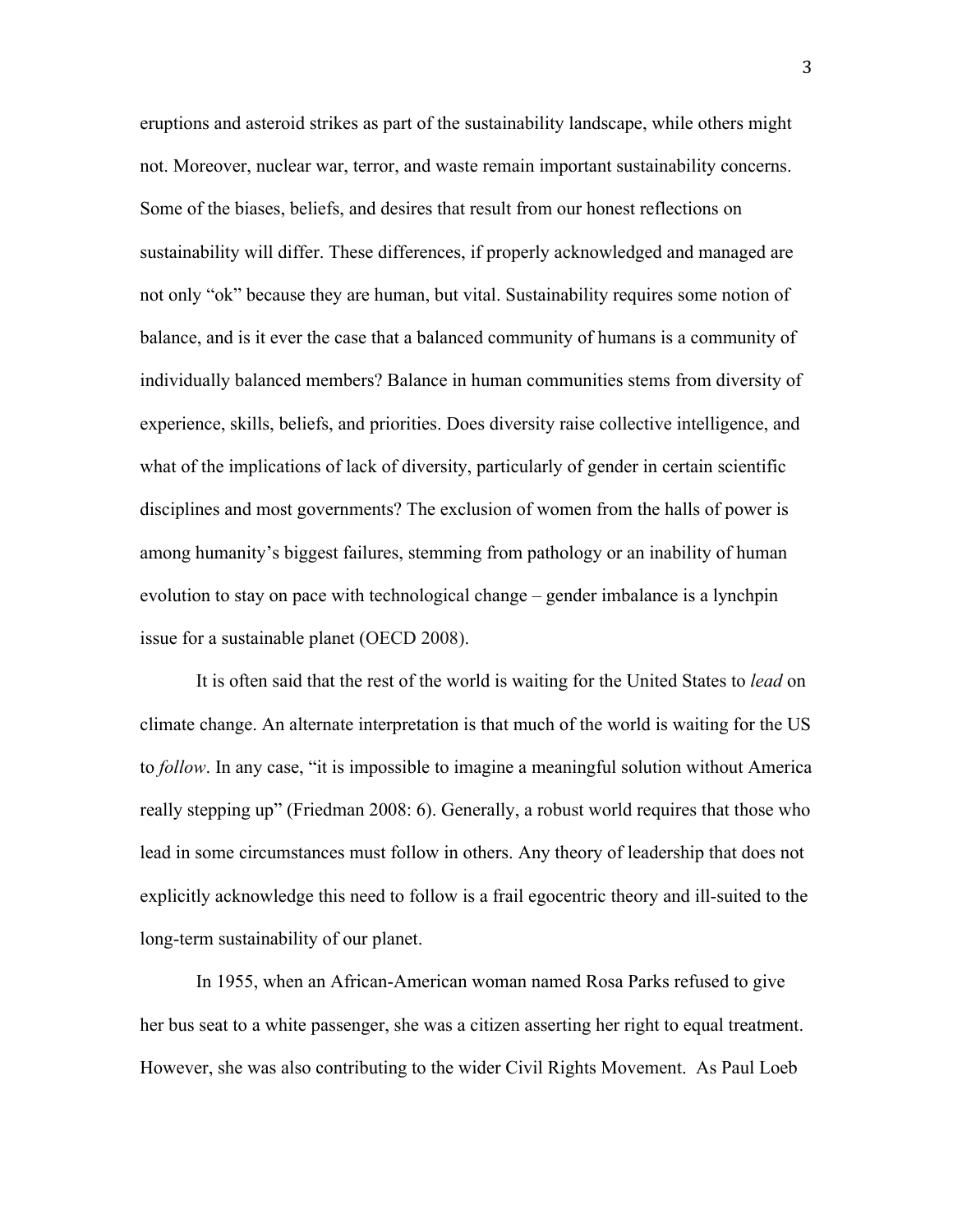(1999: 35) says, "she was part of an existing broader effort to create change, at a time when success was far from certain. This in no way diminishes the power and historical importance of her refusal to give up her seat. But it does remind us that this tremendously consequential act might never have taken place without an immense amount of humble and frustrating work that she and others did earlier on." On time scales of importance in sustainability – decades, centuries, millennia – leadership is a characteristic of collective cognition and conation. Though we stand on the shoulders of giants, it is a safe bet we do not know most of their names.

## **Sustainability Leadership in Science**

It is worth distinguishing leaders *in* science from leaders *of* science; the latter includes governments and corporations through the funds they provide for research. Another critical point is that science is not monolithic – there are many subdisciplines.

The National Science Foundation (NSF) in the United States carries a major responsibility for supporting fundamental scientific research that may provide the knowledge base for achieving sustainability (National Science Board 2009). By its own estimation, NSF is responsible for about 20 percent of the basic research science funding in the US. NSF Directorates covering the broadest scientific areas (Biological; Computer and Information Sciences; Educational; Engineering; Geosciences; Mathematical and Physical; Social, Behavioral and Economic) are decomposed further into divisions and below these are core programs. This organization gives stability and continuity on which US scientists and engineers can rely when they seek research funding.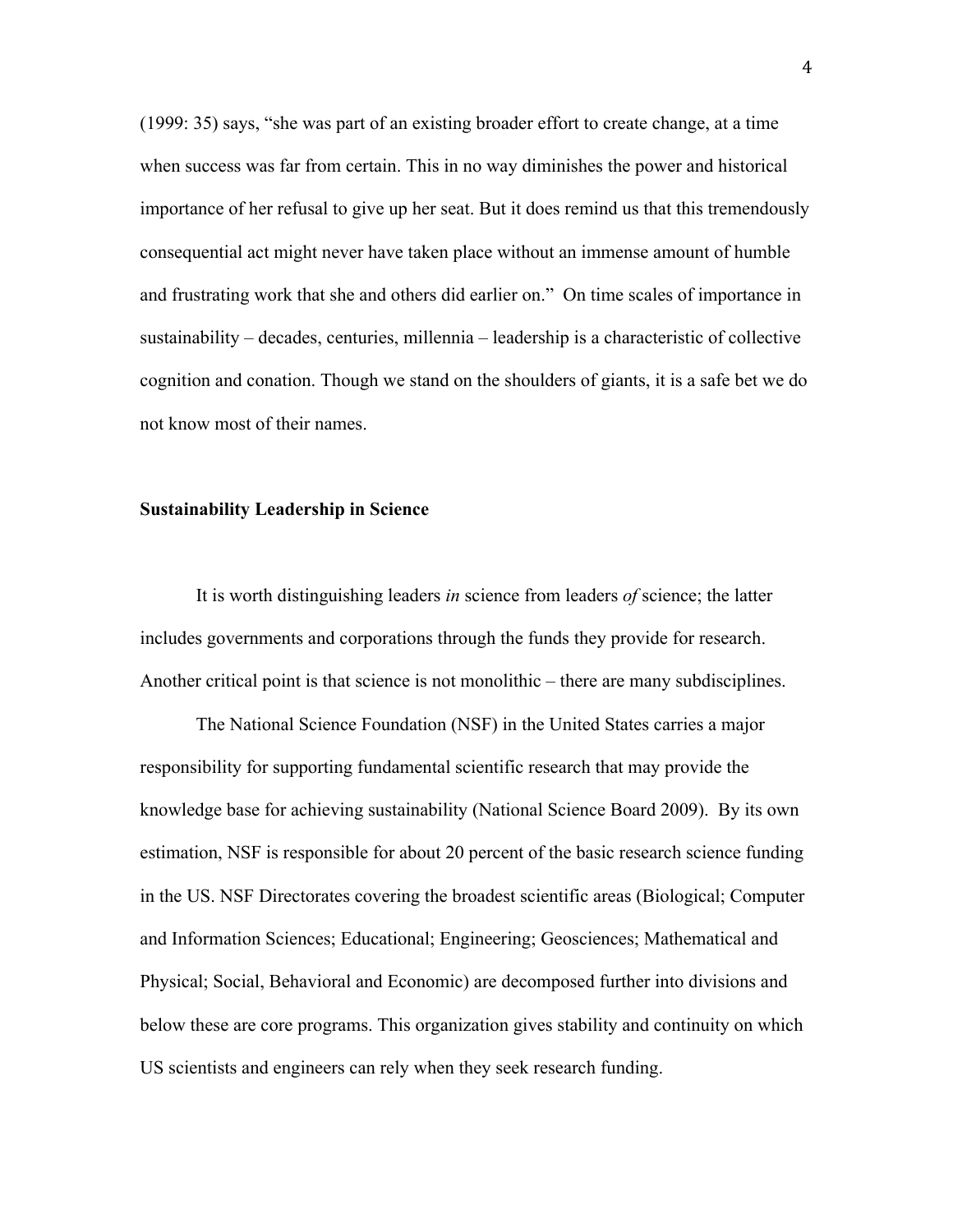Topics related to sustainability span NSF's core programs. The Biological (BIO) and Geosciences (GEO) Directorates are clearly related to understanding sustainability issues such as biodiversity and climate change. Because humans radically change ecosystems, the Social, Behavioral and Economic (SBE) Sciences are key to understanding and curbing destructive human behavior and promoting sustainable behavior. The Engineering (ENG) Directorate's relevance to sustainability is in how materials, chemicals and artifacts are designed, built, used, and reclaimed, ideally with energy efficiency and recycling in mind. Computer and Information Science and Engineering (CISE), as well as Mathematical and Physical Sciences (MPS) are key to understanding the complexity of an emerging sustainability science. The Education and Human Resources (EHR) directorate includes how understanding of sustainability can be taught and learned.

To complement the stability of the core programs, interdisciplinary (or crosscutting) programs involve multiple NSF units (directorates, divisions, programs), adding flexibility. These programs are created as NSF officials deem appropriate to promote emerging areas of science, and as such play an important leadership role. For example, the program on Dynamics of Coupled Natural and Human Systems (CNH) is a collaboration between the Directorates of Social, Behavioral and Economic Sciences; Biological Sciences; and Geological Sciences. The CNH program has persisted for 10 years and "promotes interdisciplinary analyses of relevant human and natural system processes and complex interactions among human and natural systems at diverse scales."

It is no accident that this example of NSF interdisciplinary programs has SBE as central --- because people are central to sustainability. Take something as straightforward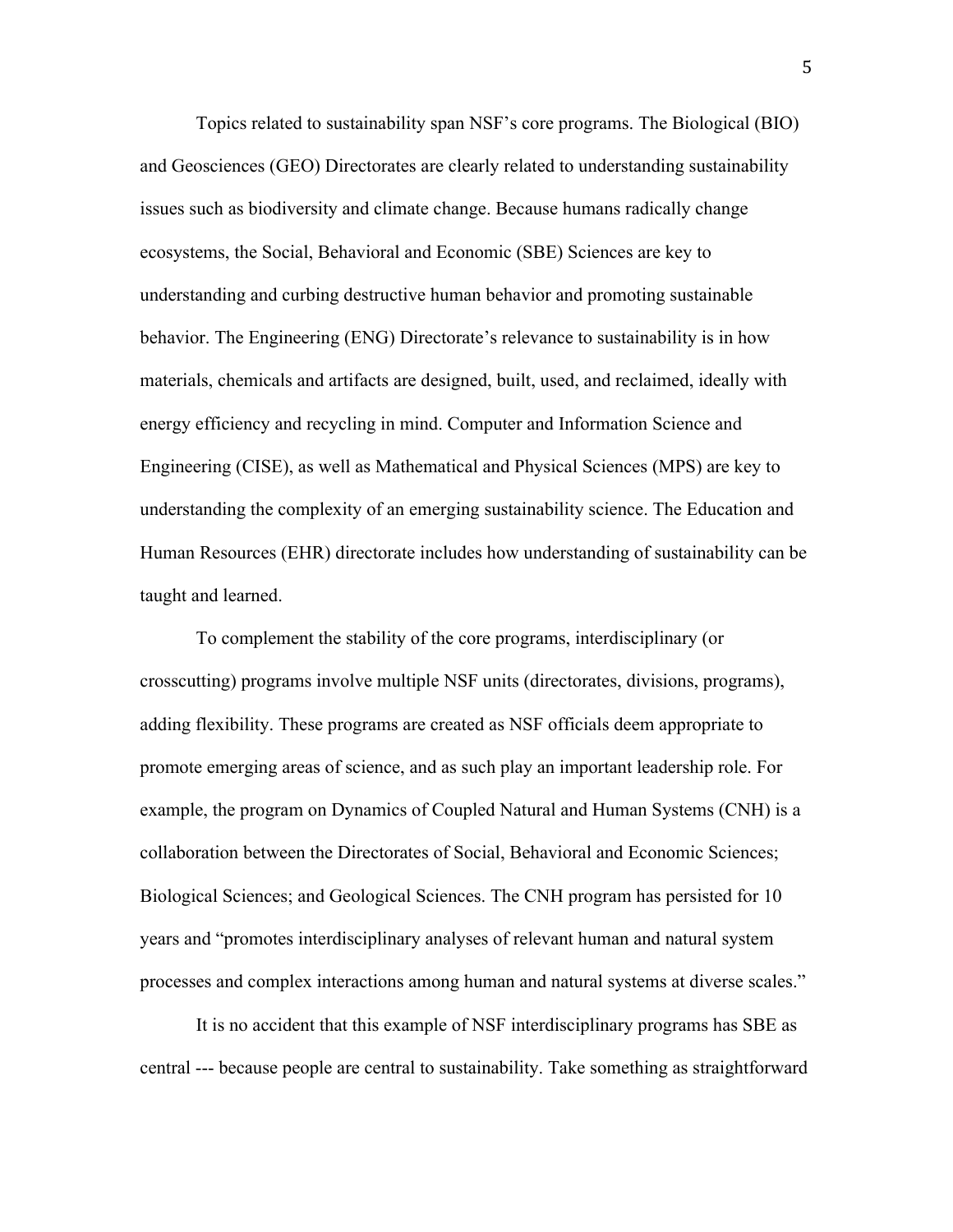as energy efficiency, usually the purview of ENG and CISE. As the "per-unit" energy efficiency of a system improves, people use more of such systems for more tasks, so that the collective energy use of the totality of the systems may go up! This is an example of a *rebound effect* (e.g., Jevons 1866: 8), an unanticipated consequence of a technology. Understanding and guarding against rebound effects is in the purview of a hybrid of social and technological sciences; NSF programs such as *Social-Computational Systems*, a pairing of CISE and SBE, herald this new, and for sustainability, all-important scientific discipline.

In 2010, NSF announced a number of across-directorate programs strongly focused on sustainability, including climate change education, biodiversity, computational and mathematical modeling of Earth processes, and ocean acidification. These programs followed behind a new US president, who was concerned with sustainability, notably climate change. While these programs are good news, they come almost 50 years after scientists became confident in rising atmospheric  $CO<sub>2</sub>$  and its implications for global temperature; while government is a leader of sustainability science, it is not always an effective leader. Nonetheless, the 2010 programs herald a proposed 2011 program – *Science, Engineering, and Education for Sustainability (SEES)* – at about 10% of the total NSF budget request.

The various sustainability programs are examples of how NSF nudges the scientific community towards *use-driven basic research* (Stokes 1997), where an application problem sparks a search for understanding that then proves more general than the motivating application. Complementing these top-down influences, are bottom-up influences on NSF from individual scientists and scientific bodies. Much of this influence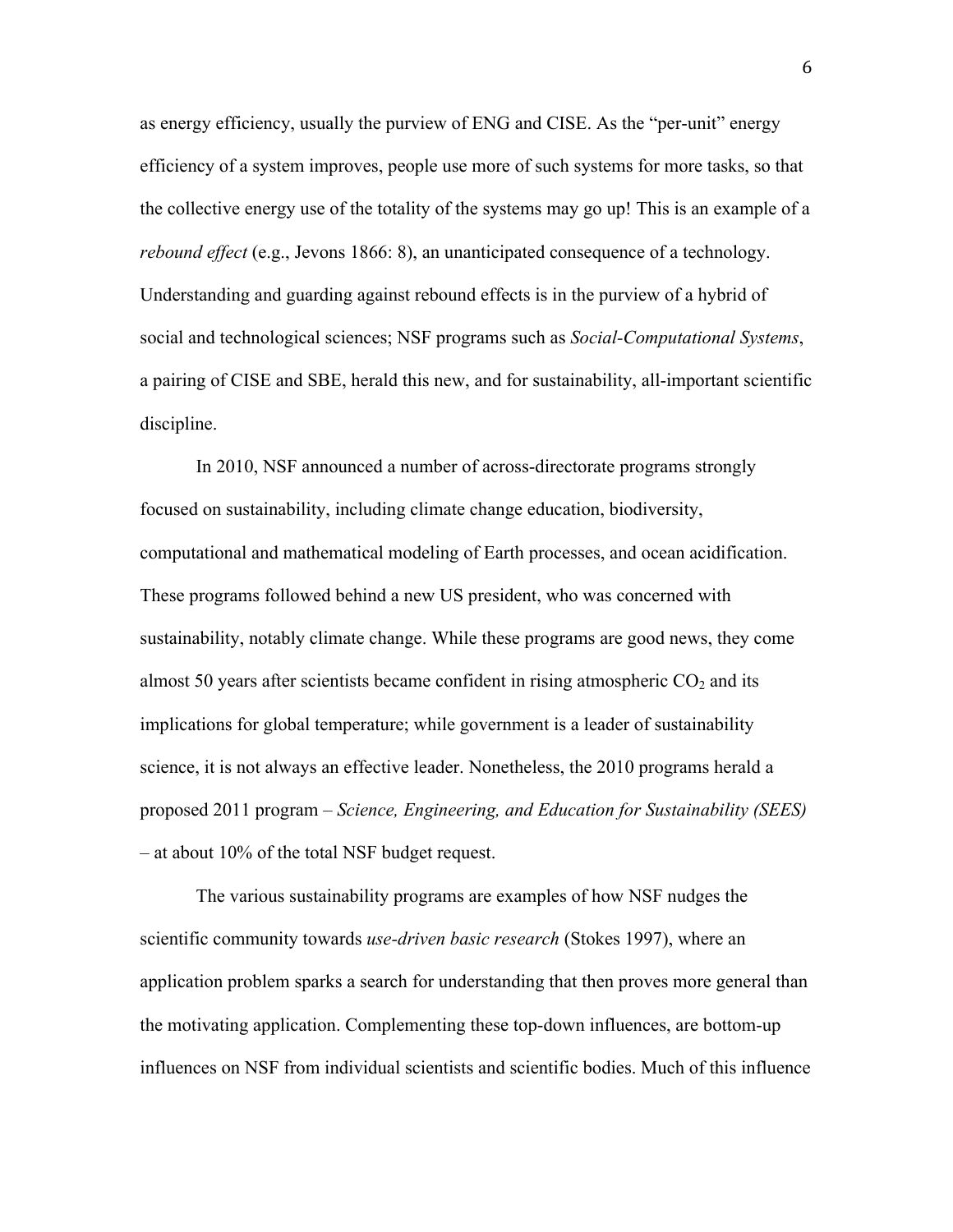is unstructured – scientists send in proposals, and then program directors (who are typically scientists themselves) identify themes across proposals, which then inform proposal reviewing and program creation.

While the SEES program and its immediate predecessors are new, NSF funding of researchers in sustainability has been going a long time. For example, Charles Keeling (1960), one of the earliest and respected proponents of  $CO<sub>2</sub>$  monitoring, received NSF awards between approximately 1959 through 2002 for this work.

At a very coarse level of *descriptive* (versus *prescriptive*) analysis, scientists lead by alerting government (and society) of phenomena like climate change; government leads by encouraging synthesis across phenomena and disciplines. It's a no-brainer that Geoscientists, followed closely by Bioscientists, would concern themselves with climate change. However, the relatively recent interest in climate change by scientists outside GEO and BIO is government driven to a considerable extent.

There are also structured bottom-up influences, where NSF proactively asks scientists to think deeply about research challenges in particular areas. The National Academies, which are not a government organization, brings ideas to NSF for funding as unsolicited proposals, but often NSF will solicit a proposal from the National Academies. For example, in 2008 at NSF's request The National Academy of Engineering (NAE) developed a list of Grand Challenges for engineering. Of the 14 NAE Grand Challenges, at least 7 are core sustainability issues: (1) Make solar energy economical, (2) Provide energy from fusion, (3) Develop carbon sequestration methods, (4) Manage the nitrogen cycle, (5) Provide access to clean water, (6) Restore and improve urban infrastructure,

7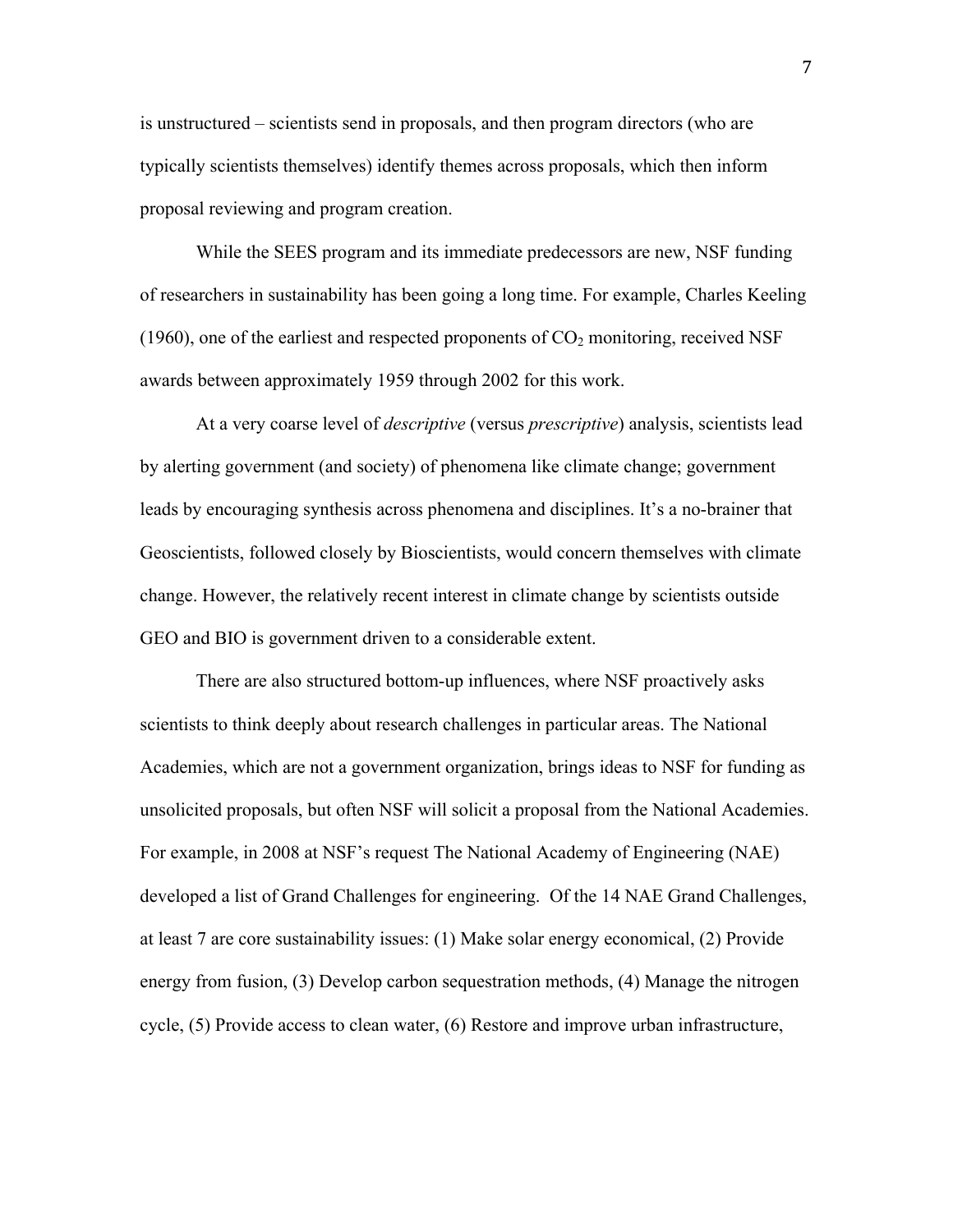and (10) Prevent nuclear terror. Others, particularly those concerned with human health, are at most one step from core sustainability concerns.

NSF is unique among Federal agencies; its charge is very general, to fund basic research and education in all fields of science and engineering. Other nations have their own such agencies, such as the Japanese Society for the Promotion of Science (JSPS) and the European Science Foundation (ESF). In contrast, mission-oriented agencies in the US and elsewhere have constrained domains of oversight. Sustainability responsibilities are distributed across many agencies and the Cabinet-level departments (e.g., Interior, State, Agriculture, Health and Human Services, Energy) under which they fall. Sustainability relevant agencies include the Environmental Protection Agency (EPA), National Oceanic and Atmospheric Administration (NOAA), U. S. Geological Survey (USGS), Forest Service (FS), National Institute of Standards and Technology (NIST), National Aeronautics and Space Agency (NASA), U. S. Agency for International Development (USAID), the U. S. Food and Drug Administration (FDA), and National Institutes of Health (NIH).

In addition to countries' national agencies and departments, international agencies and organizations abound. Some of the United Nations' sustainability focused agencies include the Division for Sustainable Development; the World Food Programme (WFP); the Food and Agriculture Organization (FAO); and inter-agency groups such as UN Oceans, UN Energy, and UN Water. With the World Meteorological Organization (WMO), the UN founded the Nobel-prize winning Intergovernmental Panel on Climate Change (IPCC), which assesses science on climate change and its consequences.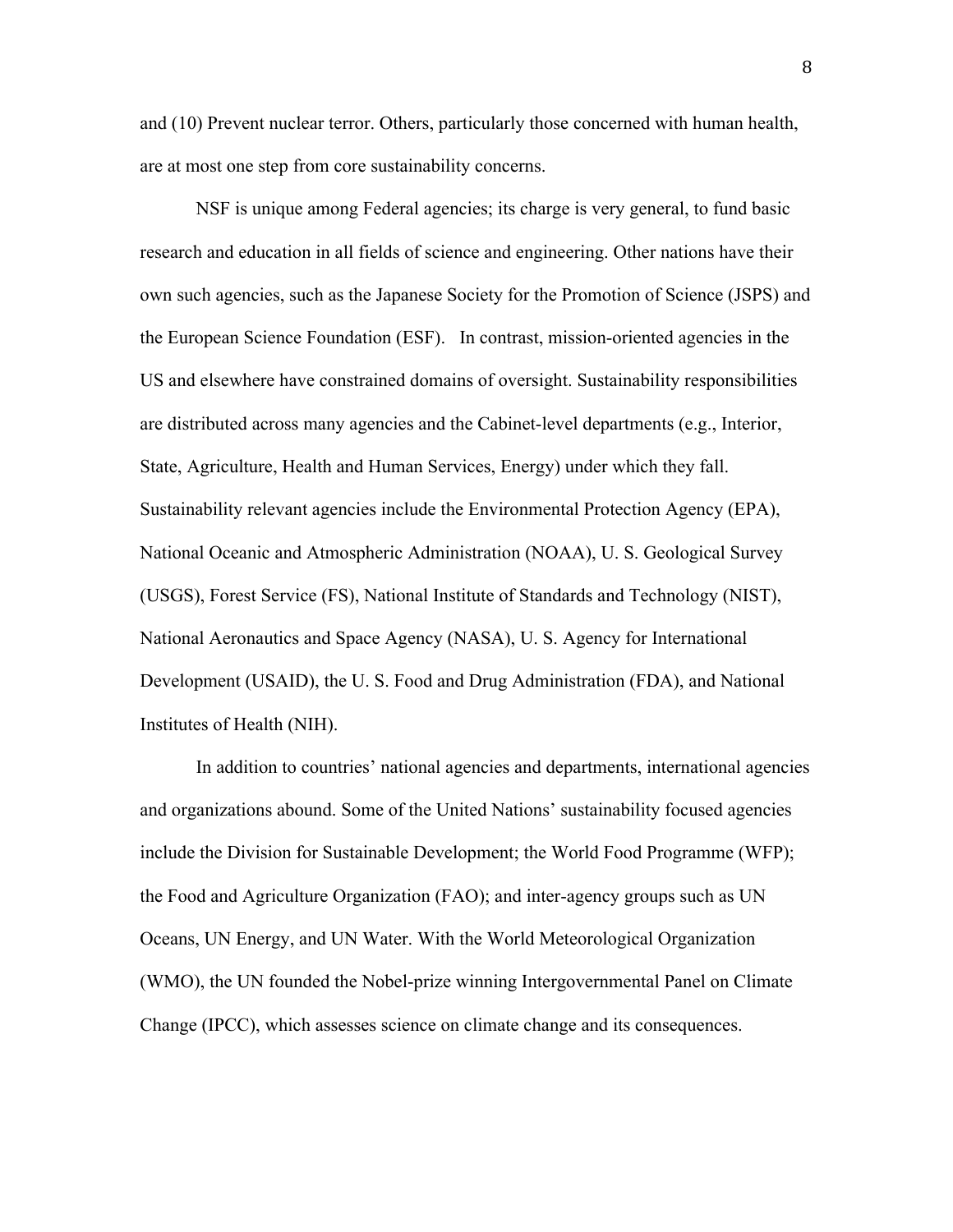The Organisation for Economic Cooperation and Development (OECD) has over 30 member nations, compiles and analyzes comparative data to inform policy by its members. It is composed of Directorates on Environment; Science, Technology and Industry; Economics; Trade and Agriculture; and others. The OECD's horizontal (interdisciplinary, crosscutting) program on Sustainable Development covers areas ranging from climate change, agriculture, environmental indicators, biodiversity, and many others (e.g. OECD 2009).

There is great complexity in coordinating across agencies and across nations on sustainability. There is no Department of Sustainability in the US, nor most other countries, though such offices are sprouting up at regional and some national levels to manage the mammoth task of effective coordination (e.g., Germany's Federal Ministry for Environment, Nature Conservation and Nuclear Safety). There are other notable national efforts along some dimensions of sustainability, most notably energy and climate change (e.g., Denmark; South Korea). In addition, sustainability institutes and schools are emerging in Academia. For example, Arizona State University's School of Sustainability, established in 2007, has a comprehensive curriculum that includes water management, energy and materials, food systems, decision-making, policy and governance.

#### **Living Beyond Our Means**

Humans are radically changing the biosphere through technology. Our mental and physical capabilities enable us to borrow resources against the future, and commentators have long reflected on cavalier, unsustainable human consumption (e.g., Jevons, 1866);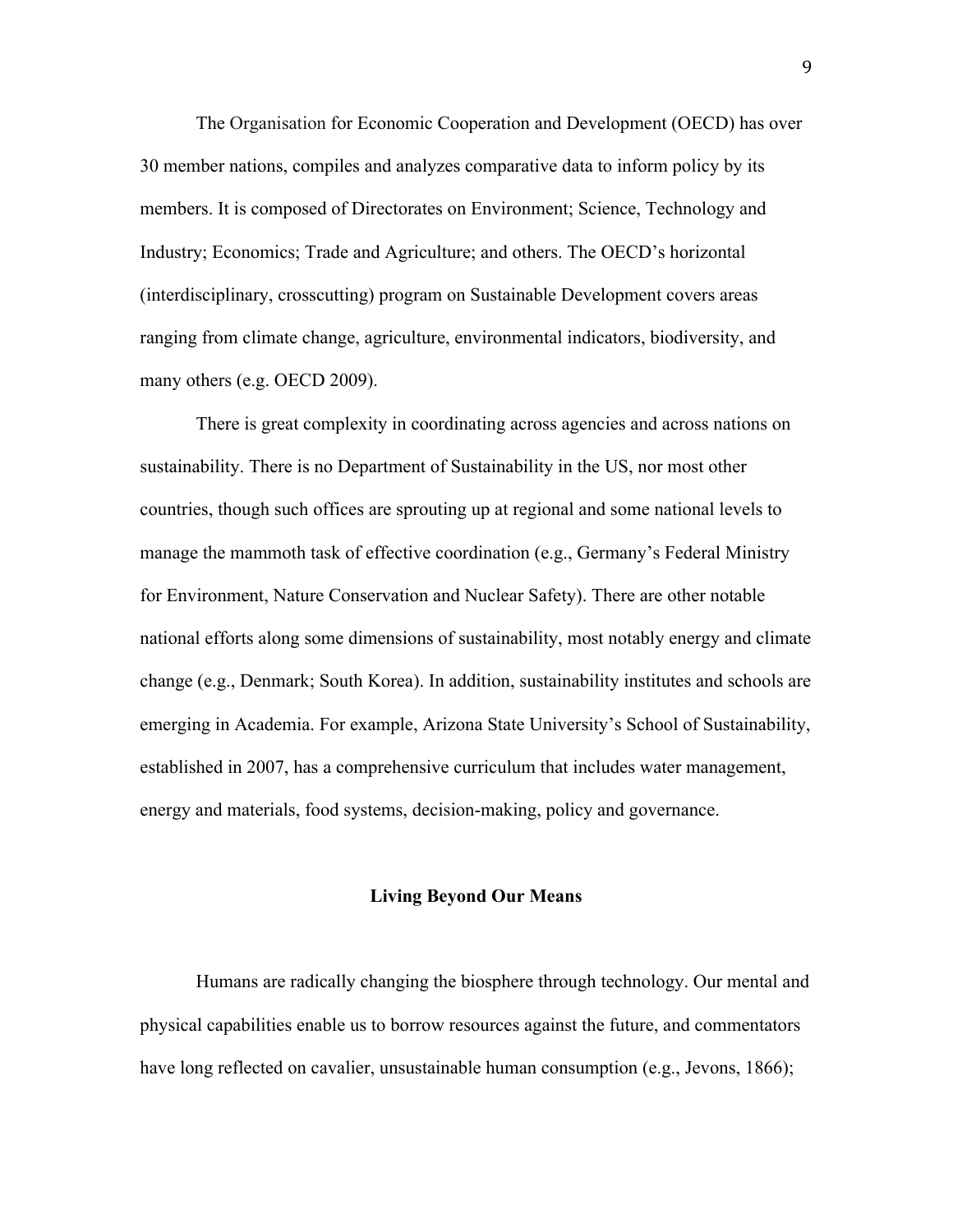as our numbers increase, the debt grows. This section surveys two broad phenomena that are manifestations of living beyond our means.

#### **Climate Change**

Currently staring us in the face is climate change, which Orr (2009) calls "the long emergency." There is strong scientific consensus that the current changes are human-caused, stemming from the burning of fossil fuels like coal and oil, which release the greenhouse gas  $CO<sub>2</sub>$  into the atmosphere. The science of some of this, for example that  $CO<sub>2</sub>$  is a greenhouse gas, has been known for over a century. Moreover, the actual rising atmospheric  $CO<sub>2</sub>$  and rising temperature trends have been tracked for over 50 years (Weart, 2008).

Consider the following from a public policy text published some 20 years after scientific observations by Keeling and others of rising atmospheric  $CO<sub>2</sub>$ : "The greatest potential risk, but also the most uncertain, is the effect of  $CO<sub>2</sub>$  from burning coal and oil… typical temperatures might rise as much as 3 degrees C (and considerably more near the poles)… These changes would probably occur slowly enough that we would have some warning and could perhaps act to mitigate the disaster..." (Barbour et al 1982: 99).

The current and projected consequences of increases in  $CO<sub>2</sub>$  (and other anthropogenic influences like aerosols) are many (Parry et al 2007), including increasing average global temperature; rising sea level from melting polar ice; an increase in the number and severity of extreme weather events; increased precipitation in some areas and increased drought in others; increased acidification of the oceans, negatively impacting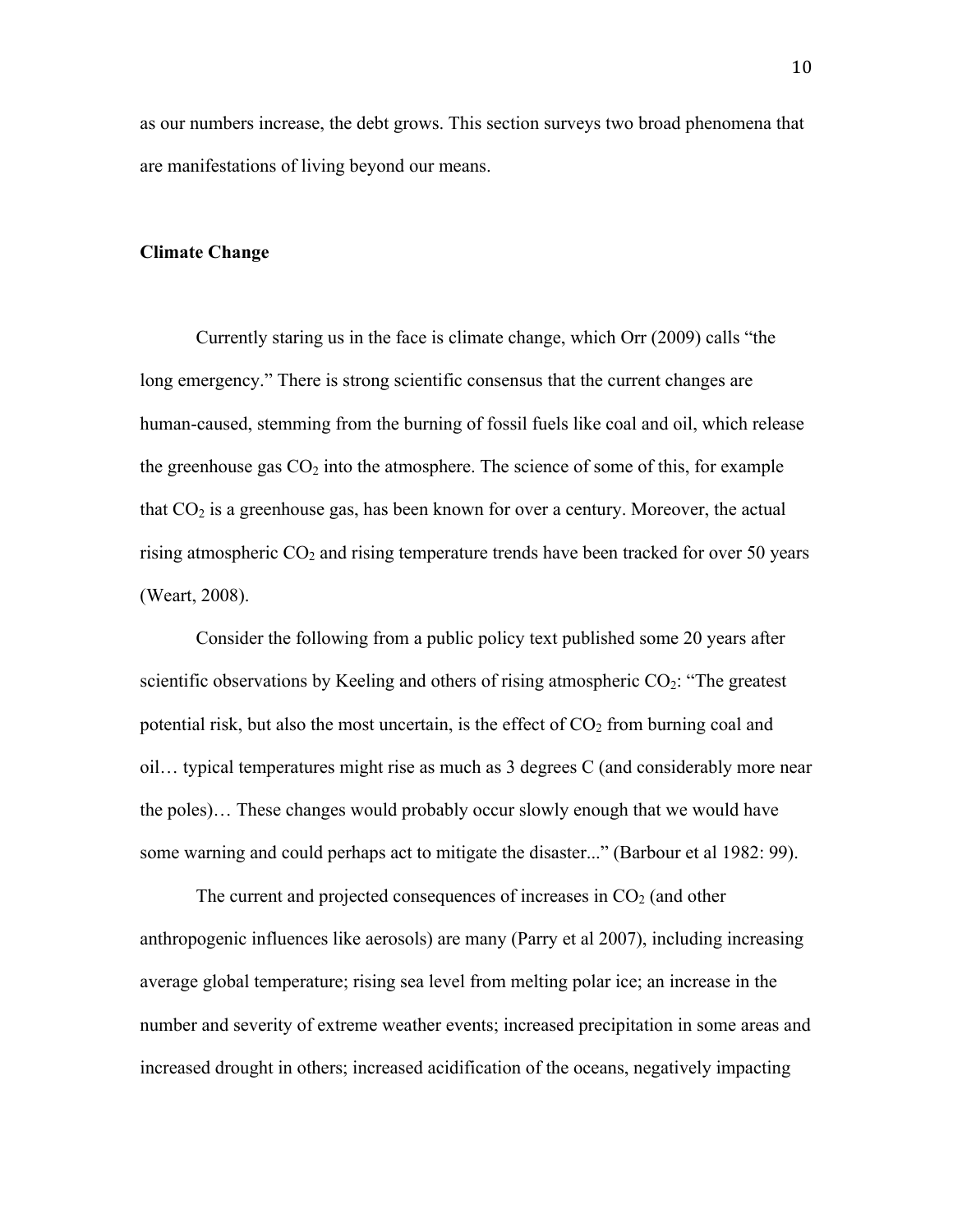sea life; uncertainties and variations in crop productivity; decreases in cold related deaths and increases in heat and malnutrition related deaths, particularly in developing countries.

Despite international efforts to reduce its release (OECD, 2009), human-added  $CO<sub>2</sub>$  into the atmosphere is growing. One reason for this continued growth is the growth of humanity itself;  $CO<sub>2</sub>$  emissions grow with population. Even if each person cut his or her  $CO_2$  emissions by  $1/2$  (or by any "constant factor"), the amount of  $CO_2$  produced would still grow at proportionally the same rate it was before the cuts; if it were exponential growth before, it would be exponential growth after, and within a relatively short number of years, we would return to the same absolute level of yearly emissions. There are several points worth making here. First, at least "constant factor" cuts in  $CO<sub>2</sub>$ emissions are critical if we are to substantially mitigate future climate change. Second, such cuts are not enough to halt climate change in the long run; for reasons already mentioned and because  $CO<sub>2</sub>$  accumulates in the atmosphere, leading to increasing accumulated  $CO_2$  even if the amount of per-year  $CO_2$  is decreasing. In contrast to constant-factor cuts, *mitigation* through alternative energy such as solar and wind, offer a possibility of reducing emissions to zero in some sectors.

Because it doesn't appear that we will reduce atmospheric  $CO<sub>2</sub>$  in the near future, there is increasing talk of *adaptation* to climate change (Parry et al, 2007). Smith (1997) distinguishes between *anticipatory* adaptations and *reactive* adaptations. Anticipatory adaptation is that which is planned, while reactive simply happens. Many natural adaptations are reactive, such as species migrating to regions with (new) climate to which they are better suited; communities' planned responses to these migrations would be anticipatory adaptations. Other examples of anticipatory adaptation include planning to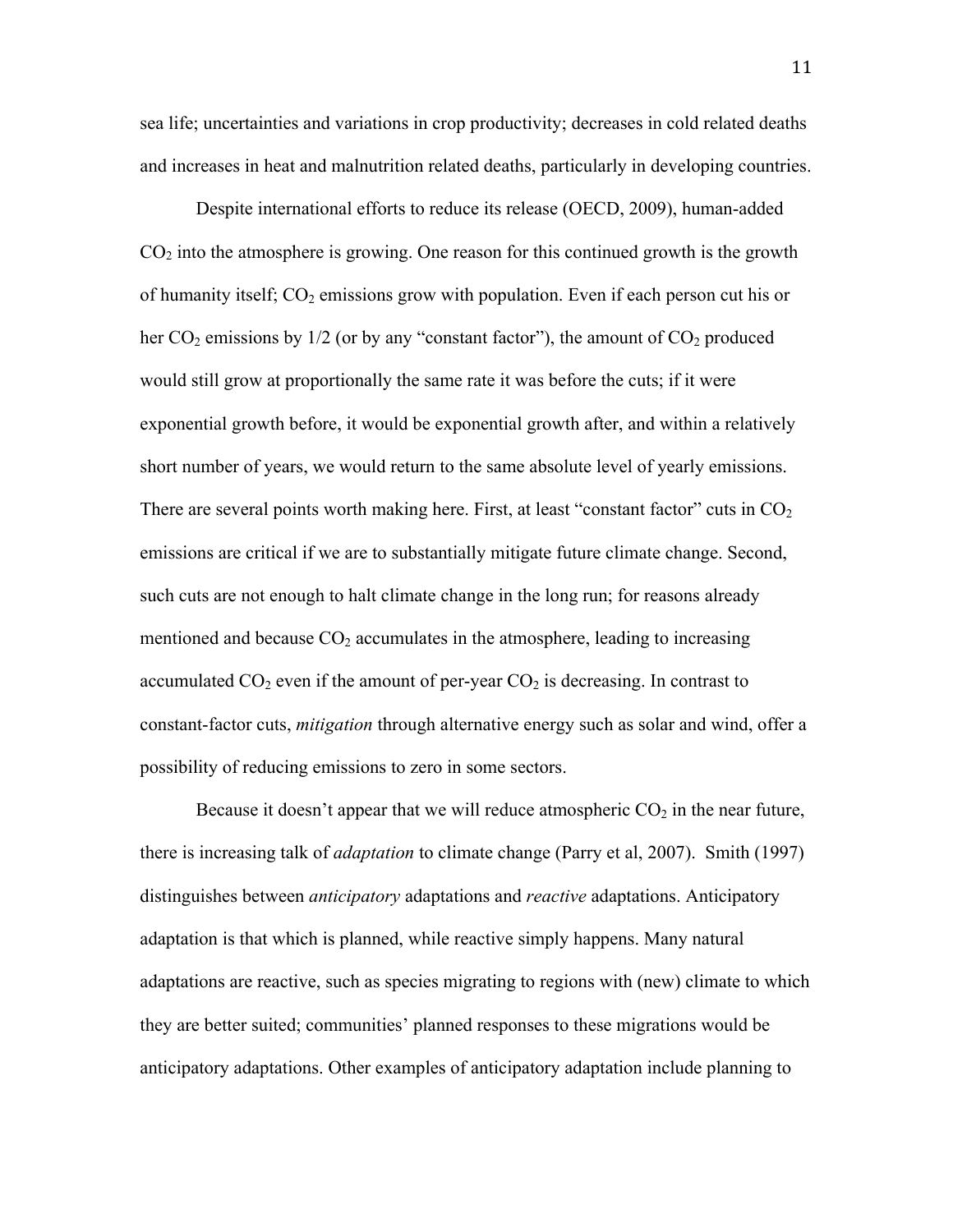relocate coastal populations, hardening civil infrastructure to better withstand extreme weather, design and distribution of low-cost water pumps for developing nations, and building low-energy housing to minimize the burden on the electrical grid. Fankhauser, Smith, and Tol (1999) conclude from an *expected cost* analysis that long-term infrastructure investments are best informed by climate change possibilities.

In addition to what many would regard as relatively benign methods of adaptation, *geoengineering* is the deliberate alteration of the environment through technology, and it is a particularly controversial means of adapting to climate change. Examples of geoengineering include seeding the oceans with iron to increase phytoplankton and therefore photosynthesis and carbon sequestration, and seeding the atmosphere with sulfur to reflect sunlight back into space, thereby lowering solar radiation that is warming the planet. Because seeding would need to be performed regularly, a huge concern is that if humankind did not mitigate and sequester  $CO<sub>2</sub>$ , then the geoengineering intervention could not stop without immediately returning the climate to a catastrophic state.

There are ample lessons for sustainability generally by looking at the case study of climate change. Because climate change is a potential disaster in progress, Barbour et al (1982) suggested it may awaken a threatened civilization into action, possibly towards a sustainable future. Unfortunately, humanity may have to "hit bottom" first. The materially wealthy world's need for fossil fuels has been likened to an addiction (Cokinos, 2010), though energy generally is probably the true addiction.

The failure to successfully mitigate; clinging to uncertainty as a reason for inaction; and increasing talk of adaptation with the risky behaviors of geoengineering; all

12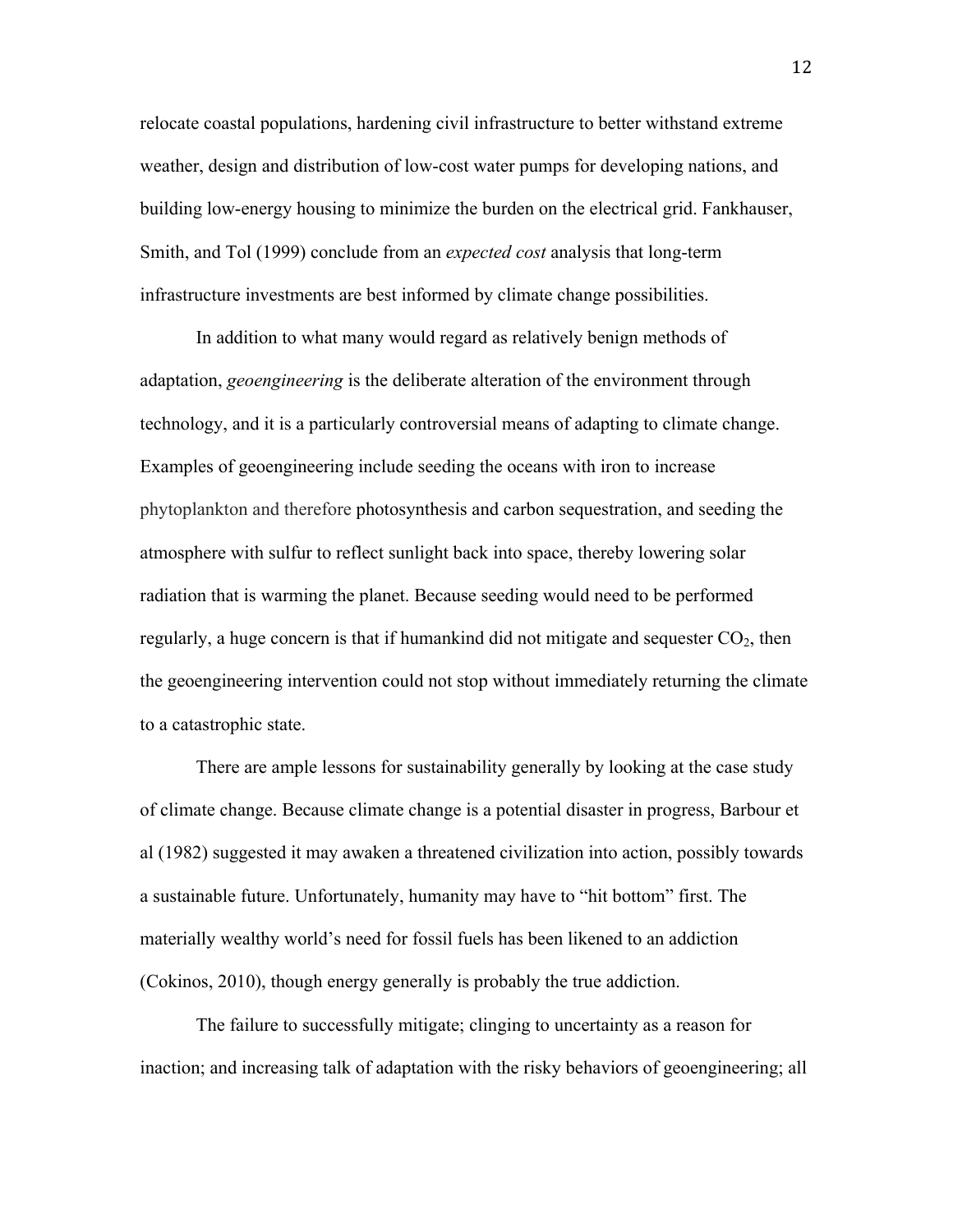seem consistent with an addict on the way down. In his essay "Prozac for the Planet," Christopher Cokinos (2010) suggests that radical geoengineering would be a prescription drug to substitute for fossil fuel dependence, though a drug that is far from "FDA approval." However, because of what we know of human procrastination, geoengineering might only enable continued addiction, paving the way for an even deeper bottom. The addiction metaphor suggests that we identify what it could mean to "hit bottom" for a society -- and what actions would be effective at those critical points.

### **Human Health**

Another area in which humanity seems clearly *behind the emergency* is in links between environment and human health. Dan Agin points out that the "first environment" is the womb, and lays out the evidence that environmental toxins negatively impact the embryo and fetus, leading to deficits after birth and later in life. This is strikingly commonsensible, but Agin (2009:18) correctly qualifies: "Some people may complain that much of the evidence presented in this book suggests rather than demonstrates the neurological effects of negative impact, in or outside the womb, on the prenatal environment. That caveat is worthy and clear, but it's also clear that when a smoke alarm goes off in your house, suggesting a fire, the most prudent action is to find out what's happening."

Agin's fire alarm metaphor is apt, both with respect to the potential effects of toxins on human health, but also the effects of anthropogenic forcing of climate change. Another good metaphor reflecting this conservatism is that of a clinical trial: before it is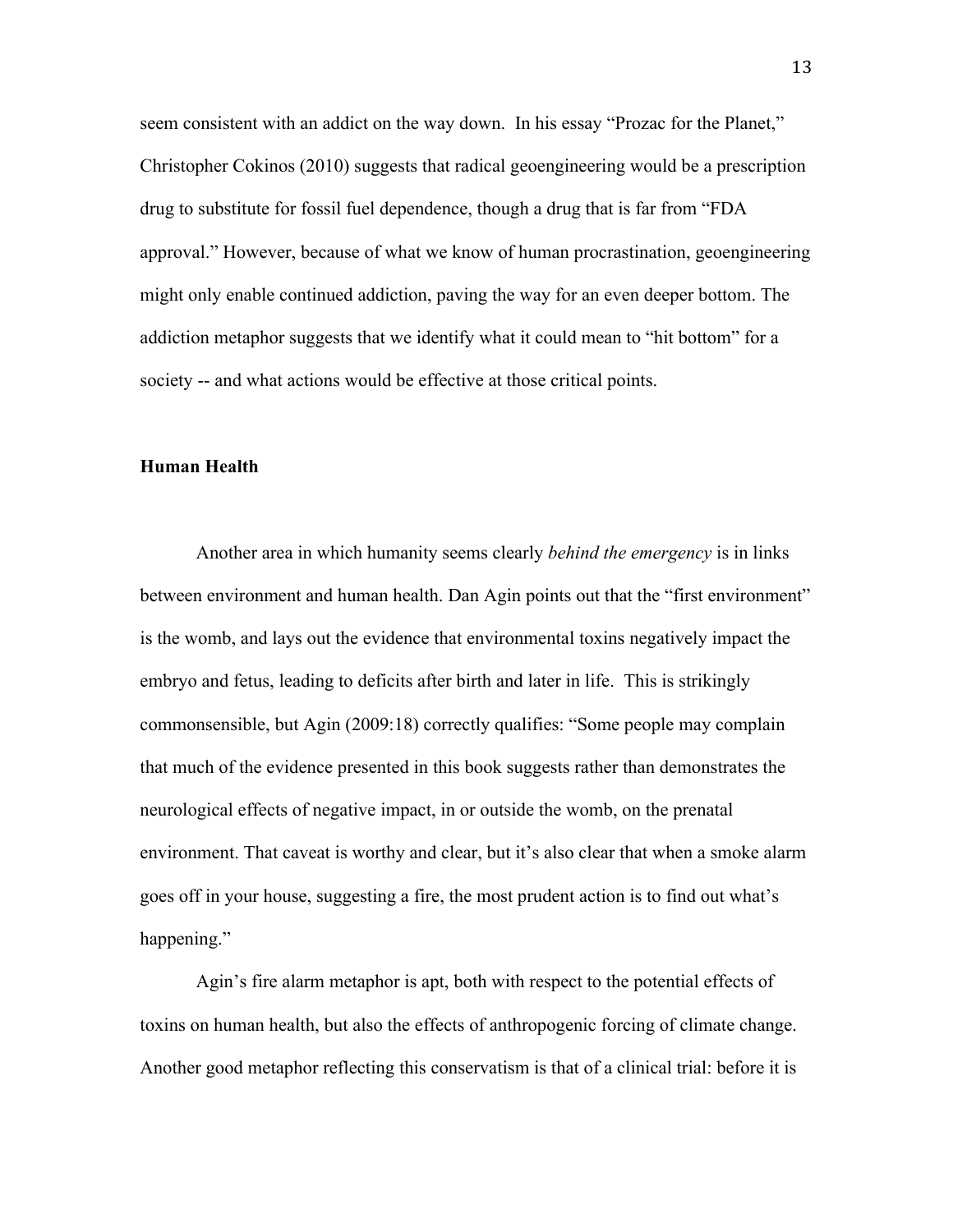concluded that the drug has a positive effect, a high confidence in the drug's benefit is established, but if patients start dying or exhibiting other extreme detrimental symptoms, clinicians stop and figure it out. In this latter case, the high cost to human health associated with the negative outcome offsets the lower level of confidence in the reasons for the outcomes.

What is so striking about Agin's need to qualify his survey is that it comes almost 50 years after the publication of Rachel Carson's (1962) *Silent Spring*, which laid out a strong case about toxic poisoning of the environment with strong biological consequences. Carson's book is widely regarded as the trigger of the modern environmental movement, though through no fault of Carson's, it's a movement that has waxed and waned in terms of government and public embrace.

Hilgenkamp (2005: 78-97) surveys the most prevalent toxins in the environment and their known or suspected effects on human health and in cancer particularly (NIH, 2003). Some influences are complex and subtle, for example insidious harm to child development that may not even be diagnosed with confidence, because the threshold levels of the toxins may be quite low (Stein et al 2002).

The Breast Cancer and the Environment Research Centers are a consequence of advocacy groups, scientists and government agencies coming together, looking at environmental influences on breast cancer (Parthasarathy, 2010; Baralt and McCormick, 2010); the dynamic of 'community-based participatory research' is instructive for citizen science and leadership of science generally.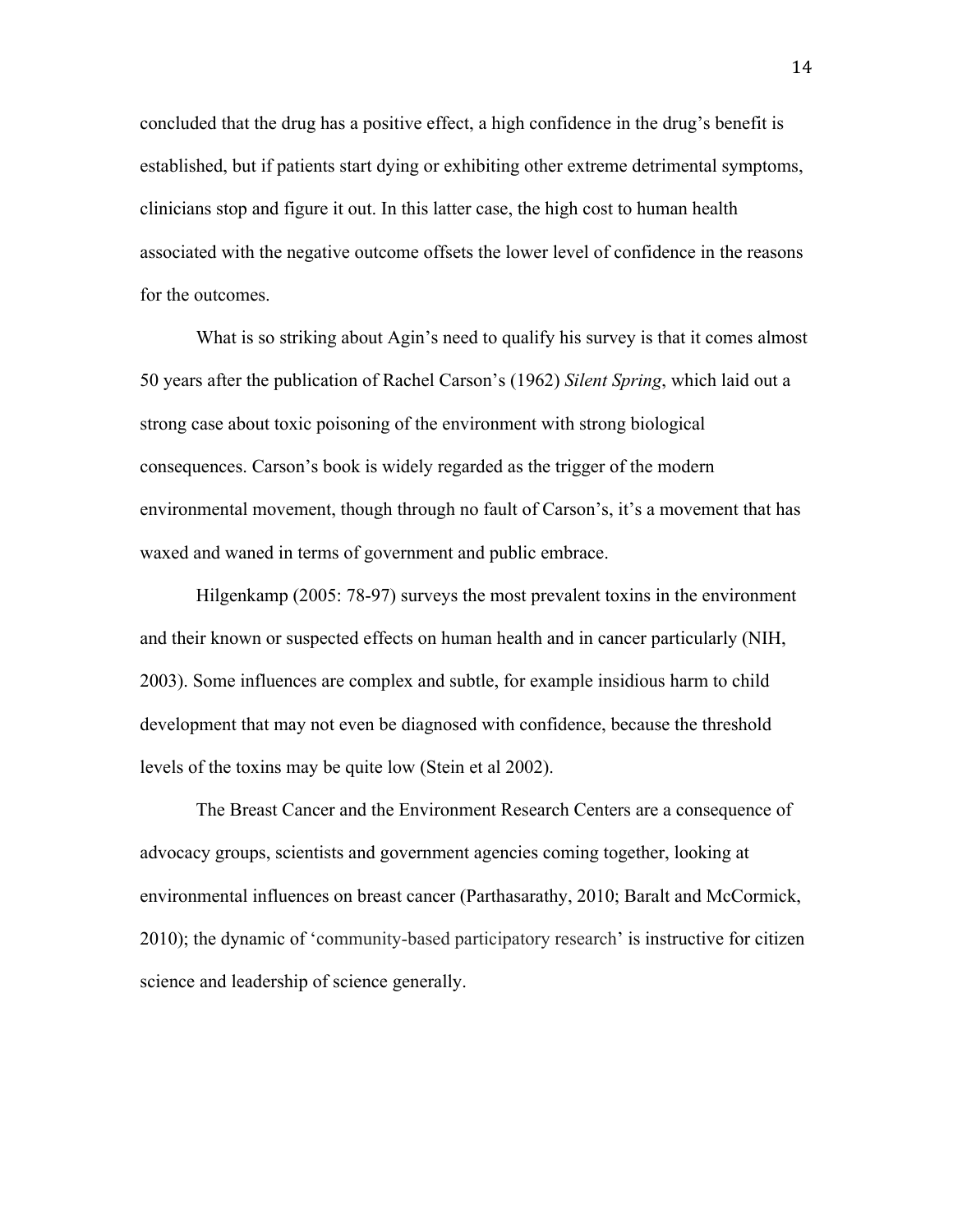### **Steps Towards Sustainability**

Climate change and toxins are consequences of living beyond our means. One response to the latter problem is to eliminate human-made toxins from the planet, but as with anthropogenic forcing of climate, this seems unlikely in the short term. McDonough and Braungart (2002) advocate an intriguing strategy – the separation of technological cycles and biological cycles in the design and manufacture of products. The authors advocate non-toxic materials, but allow for some need (at least in short term) of toxic materials – the key is to insure that materials that do not biodegrade benignly are easily separable from those materials that do, so that each enters a separate recycling stream.

McDonough and Braungart's larger vision is a *cradle-to-cradle* (C2C) lifecycle in which products are *fully* recycled with *no degradation* in the constituent materials. C2C is a grand vision, motivated by goals for very long term sustainability, so that resources will not be depleted. McDonough and Braungart identify *monstrous hybrids* as products that combine biodegradable materials with those that are not so, in a way that they cannot be separated; at the end of the product's use, the hybrid is useless (or harmful) with respect to both the biological and technological cycles. A product as simple as a shoe can be a monstrous hybrid, if leather is tanned with a toxic solution.

## **Characterizing Consequences**

To implement C2C, we need ways of formalizing consequences of different designs, of artifacts and societies. An ecological footprint (Wackernagel and Rees 1996),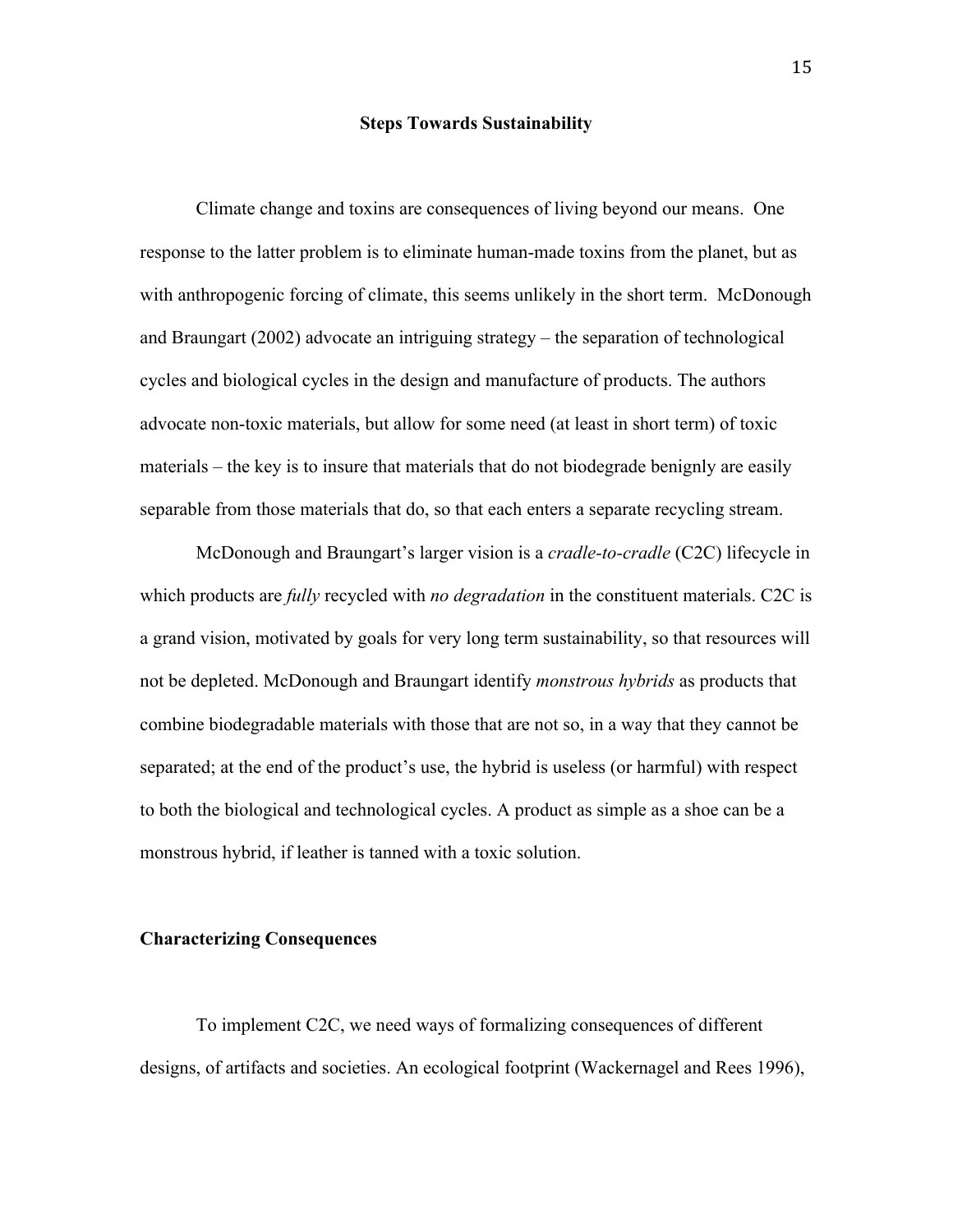often informally used to convey some notion of environmental impact, is formally a measure of how much land (e.g., in acres) would be needed to sustain a person, community, nation, continent or planet *without degradation or permanent loss of resources*. The Global Footprint Network estimated that humanity, as a whole would require 1.5 Earths, which we don't have, to live sustainably if all current human activity remained at current levels.

Measuring the acreage of my house may seem straightforward (or of the buildings in my town), but how much acreage does my high-rise apartment count for, how much acreage is accounted for by the fact that I use a dishwasher instead of paper plates or that I take the train rather than drive a car? The mapping of many activities onto a common unit of land is an engaging exercise.

Energy footprints are often used alone, but are also a big part of any ecological footprint, where energy can be translated into acreage based on the source of energy; for example, the "land equivalent" of coal-generated energy is taken as the acreage of vegetative land cover needed to absorb (or sequester) the  $CO<sub>2</sub>$  produced through the burning of these fossil fuels.

McDonough and Braungart's cradle-to-cradle design is a clear strategy for minimizing humanity's ecological footprint. Climate change mitigation and adaptation can also be understood within the framework of ecological footprints. Mitigation is an orientation motivated by a desire to live within our means. Adaptation strategies like iron seeding the oceans can be viewed as motivated by increasing resources (the environment's sequestration capacity), but rebound effects of such interventions could reduce other resources. Other geoengineering strategies, like atmospheric seeding, would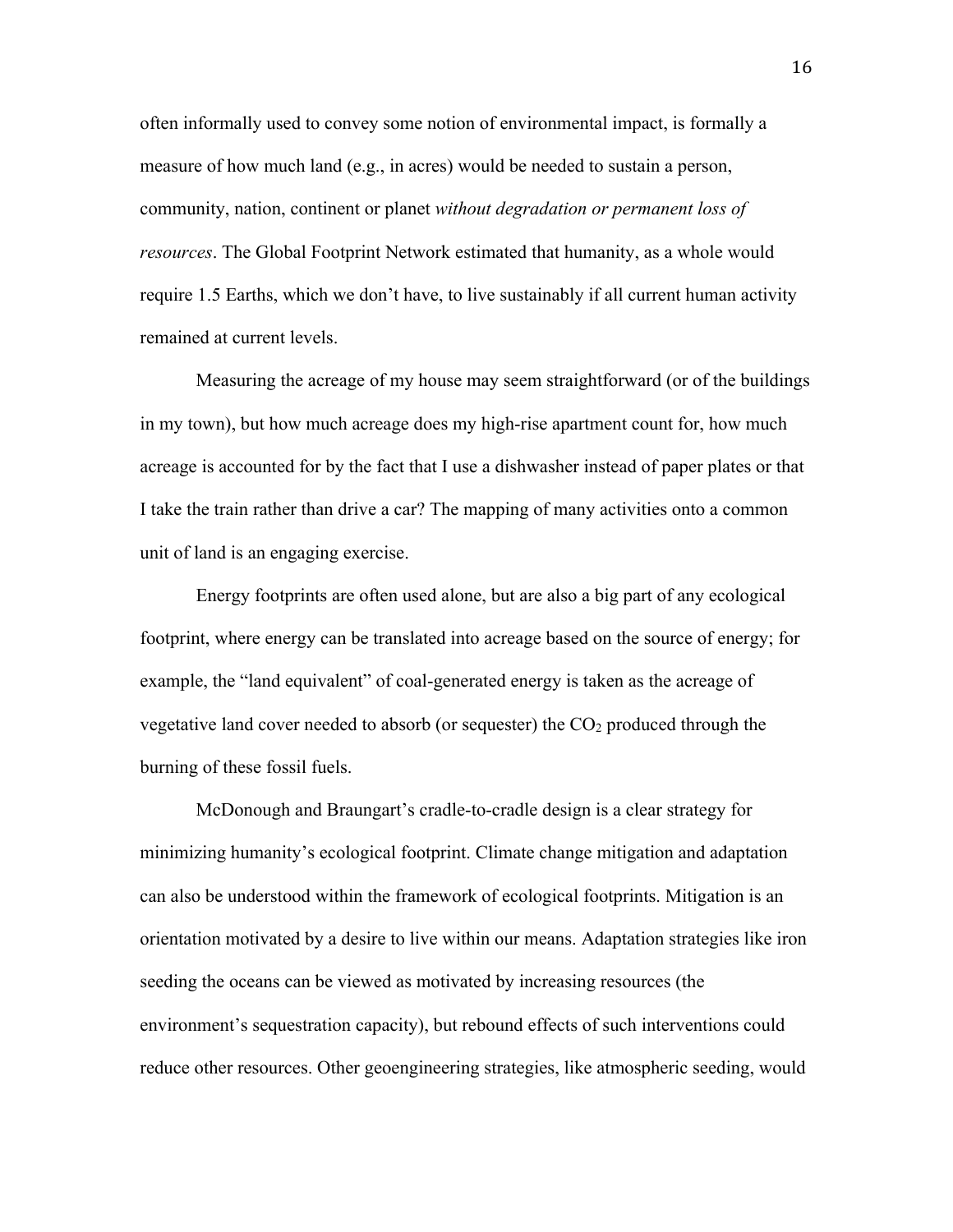have the direct consequence of reducing energy from space and for flora, which relies directly on sunlight; for this and other reasons, there is fear that the intervention would lead to a faster, deeper bottom.

Formalizations, of which ecological footprints are an instance, open up studies of sustainability to computer scientists and mathematicians, groups we might not associate with sustainability. These groups have methods and technologies that are capable of grappling with the complexities of finding (near-)optimal solutions to complex sustainability problems. Related to this is that formalizations, perhaps counter intuitively, offer concise ways of communicating through various interfaces and visualizations with the public (to include scientists) and policy makers. Carbon calculators proliferate on the Web, are good examples of this possibility, but unexplained variances across these packages need to be better explained (Padgett et al 2008), which in turn might inform better devices for public communication (Ross et al 2010).

Finally, in performing an ecological footprint analysis it is typically vital that it is a *lifecycle analysis*, not just looking at the footprint of (say) your laptop while you own it, but how much energy went into its manufacture (perhaps to include the mining of the metals used to build it), and the land and energy implications of its disposal.

### **Rational Decision-Making**

In the 1980s the evidence for global warming was growing, and long-known theory on greenhouse gases pointed to human activity, but because Earth is a complex system there was much uncertainty about the precision of specific projections such as 3

17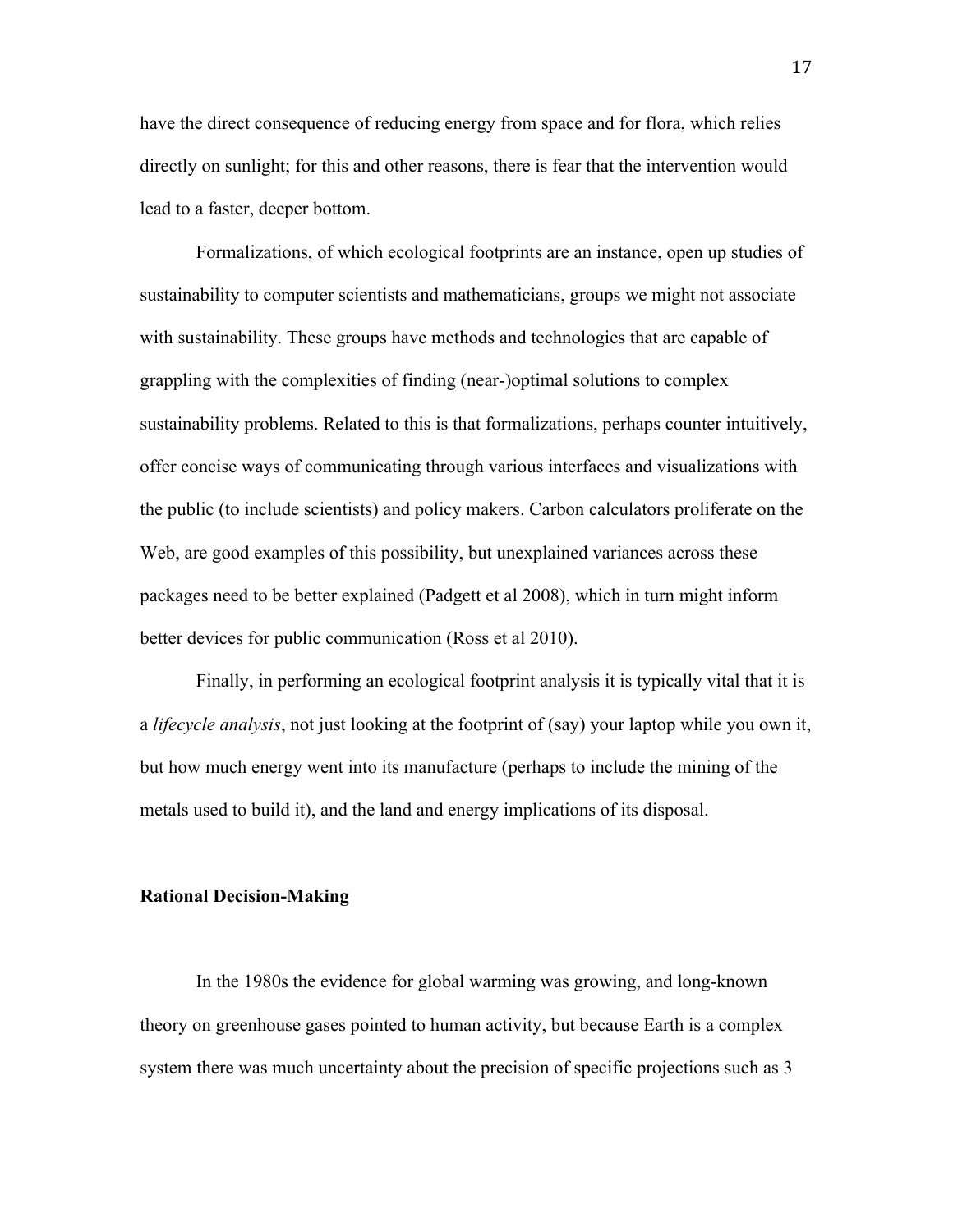degrees Celsius (i.e., 5.4 degrees Fahrenheit) on global averages, and certainly on regional changes. Uncertainty by itself does not invite inaction; as suggested by the clinical trials metaphor, rational decision-making is guided by consideration of both probabilities and costs (Schneider, 1989; Schneider et al 2002).

Being informed on costs and probabilities is typically very challenging. In discussing agricultural production in particular, but complexity more generally, Wendell Berry characterizes good solutions to complex problems as those informed by larger patterns, leaving open alternative courses of action. In contrast, bad solutions optimize on a single dimension, often achieving "stupendous increases in production at exorbitant biological and social costs … "; the latter because the solution "acts destructively on the larger patterns in which it is contained" (Berry, 1981).

A small team of experts overseeing a clinical trial is in a position to weigh the probabilities and costs in a clinical trial, making a *rational*, *informed* and *timely* decision that maximizes the efficacy of continuing the trial or pausing and reassessing. In contrast, making rational collective decisions that weigh probabilities and costs is much more difficult with a population as varied in opinion as the US public, though scientific assessments have been provided at regular intervals by the IPCC and others (Parry et al., 2007).

Recent surveys indicate six reasonably well defined clusters of opinion in the US population, presumably comparable to the range of opinions in other nations even if the percentages holding each view differ (Leiserowitz 2010). The *alarmed* group has the highest belief in global warming, most concern over its consequences, and is most motivated to take action. At the other end of the spectrum are the *dismissive*s with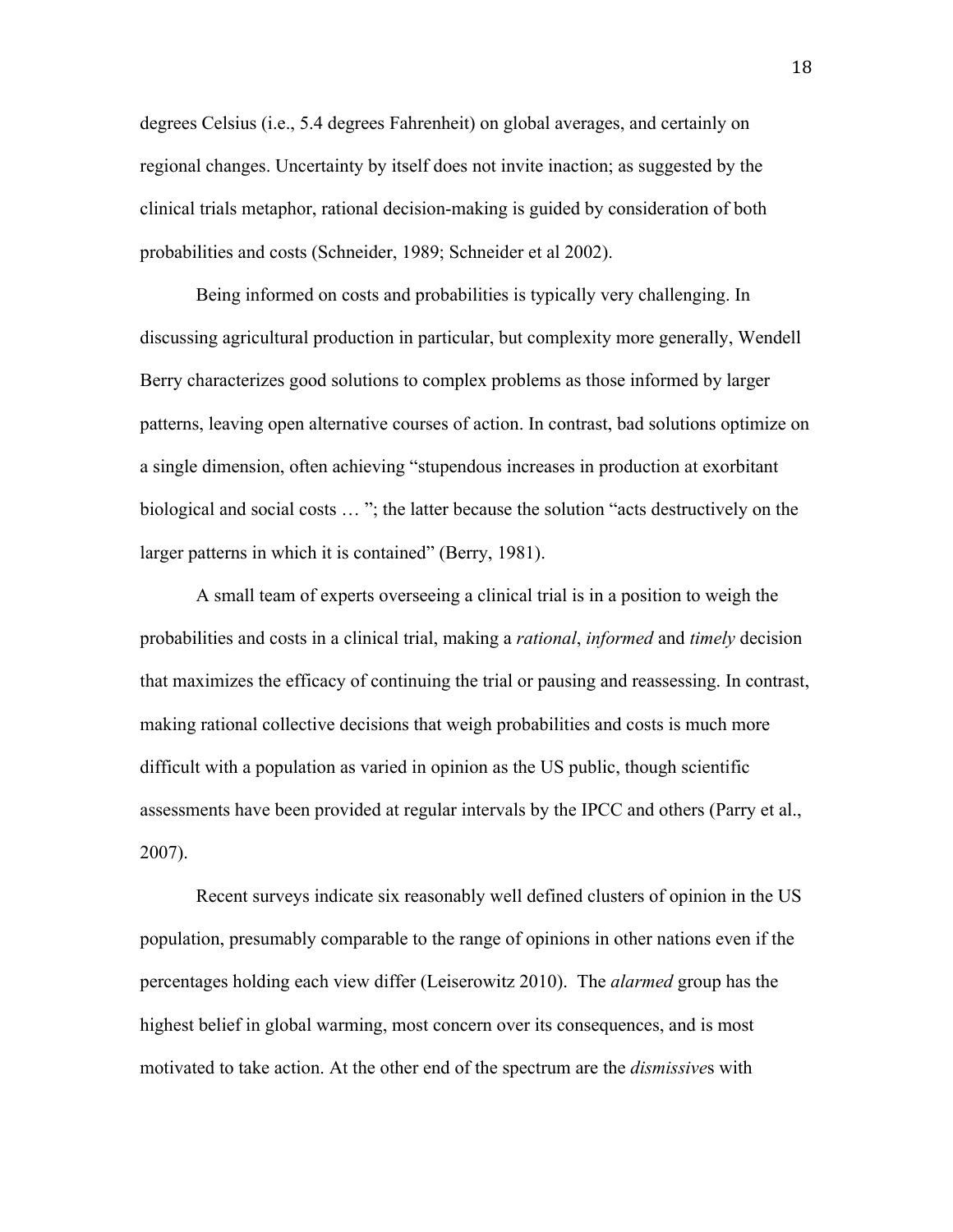opposite sentiments along belief, concern, and motivation. Comparison between two surveys, the first done in November 2008 and the second in January 2010, showed that the alarmed group declined from an estimated 18 percent to 10 percent, while the dismissive group gained from 7 percent to 16 percent. One plausible explanation is that record snowstorms in the winter 2009-2010 caused many to question the reality of global warming.

There is much relevance for leadership here; several findings, including the public's perception that scientists disagree "a lot" on climate change is symptomatic of a communication breakdown. The fault is not just with scientists, but many scientists do not prioritize highly the communication of their science to the larger public. Funding agencies can encourage with incentives or require that (balanced) research teams include expertise in communicating science to the public.

Additionally, the variance of belief across the groups and the ease with which group proportions shift, all speak to the difficulty of collective decision making regarding climate change and sustainability generally.

Even when human decision-making is rational, it is often shortsighted. In large part this is because people *discount* the future, placing much more importance on the present than the future. Behavioral scientists have explored different forms of human discounting (e.g., Steinberg et al 2009), to include "future orientation" and its relationship to sustainable behavior. Though constrained by the past, the future is large (Bossel, 1998), and projecting scenarios very far into it adds great complexity to any decision making task; discounting is likely an evolutionary adaptation that limits complexity, but in the presence of transformational technology it is a maladaptation.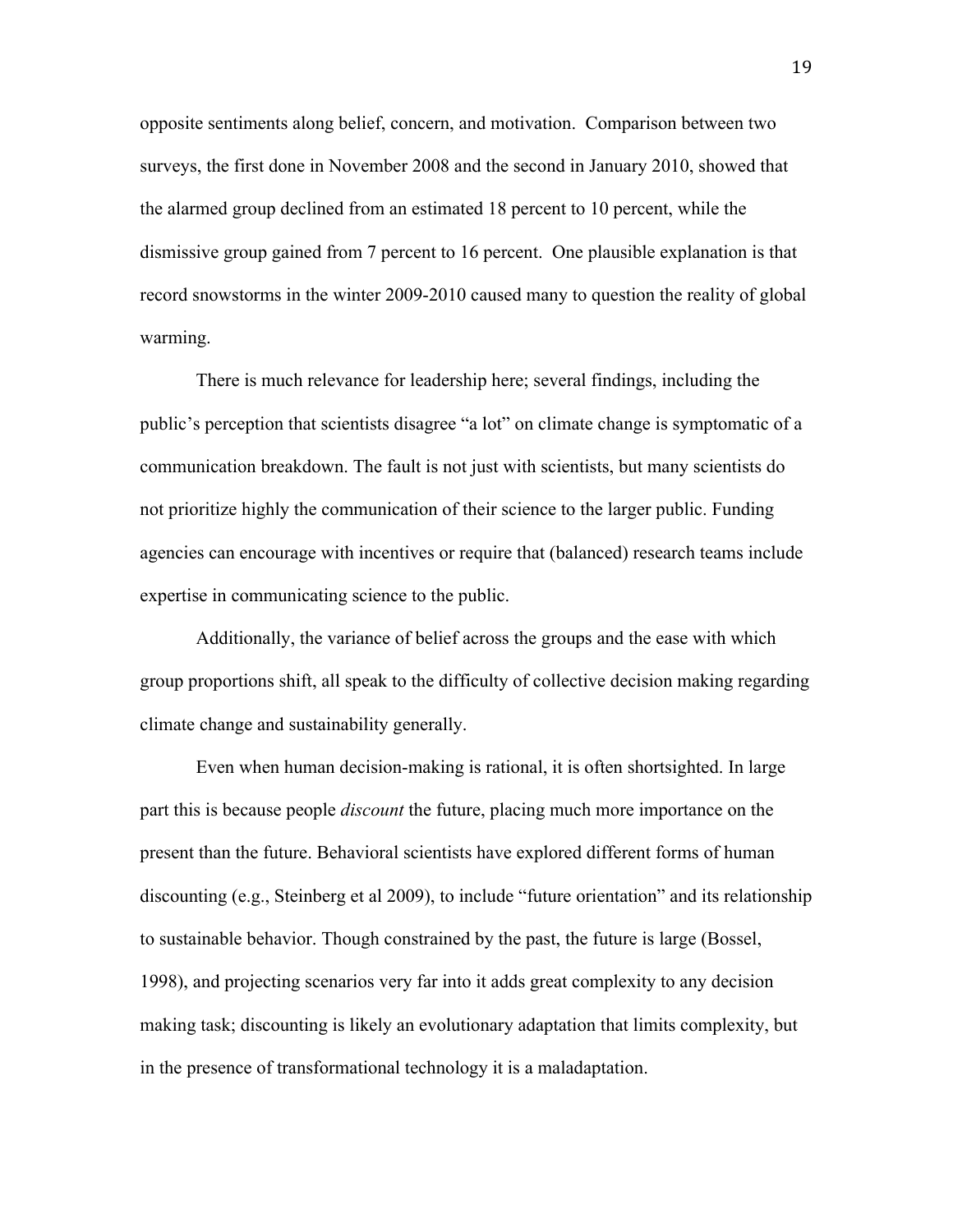## **Information and Communication Technology**

Computer science offers tools to deal with the complexities of sustainability in the face of population growth and transformational technology. However, we should doubt technological magic bullets *of any kind* would fix our unsustainable behavior. There was a time we thought we could send our population overage along with our waste into space – that technological fix isn't going to happen soon, though the challenges of space travel did advance sustainability-relevant technology, and inspire a spirit of environmentalism through pictures of Earth against the backdrop of space.

The collective direct footprint of information and communication technology (ICT), from design and manufacture, lifetime use, and disposal -- is measurable in terms of energy requirements, resource/material depletion and waste. The most highly visible efforts are in reducing the energy required for individual computers. These efforts are not conscious of rebound effects that result in a rise in the collective energy footprint across all computers worldwide, overwhelming the per unit improvements. Rebound effects are not specific to computing but ubiquitous: "it is only when it is understood that our agricultural dilemma is characteristic not of our agriculture but of our time that we can begin to understand why these surprises happen, and to work out standards of judgment that may prevent them" (Berry, 1981).

Another issue is the interaction between sustainability factors in ICT (Kohler and Erdmann, 2004). The promise of computing to reduce energy in other sectors is vast, perhaps co-extensive with energy-hungry applications themselves. But as Berry warns,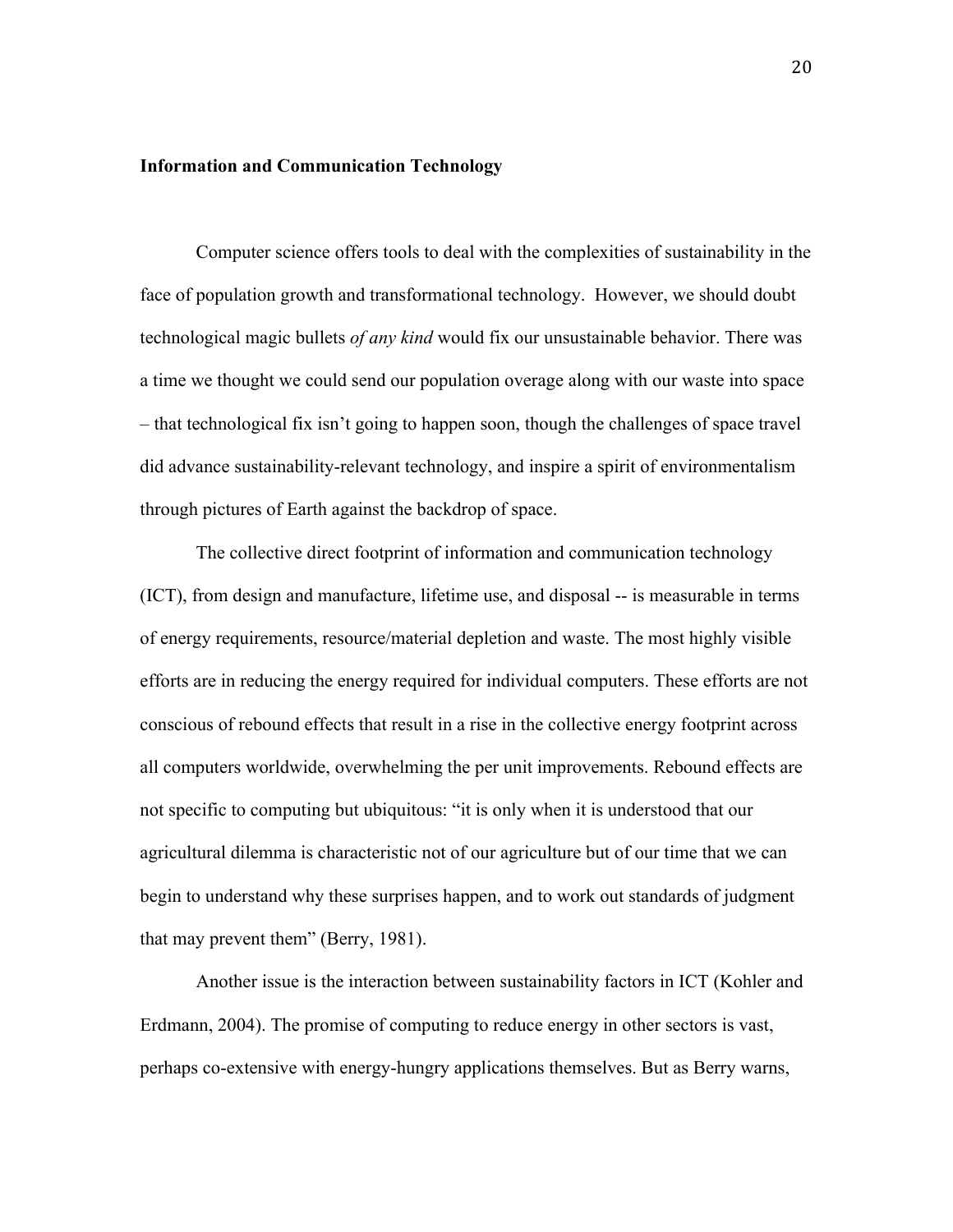optimizing on a single dimension, in this case energy, to the exclusion of others is dangerously short sighted. The concept of cradle-to-cradle design is badly needed in the ICT sector. For example, promoting pervasive computing without attending to the implications for disposal, recycling and resource depletion is naïve, myopic and irresponsible; though the behavior seems symptomatic of the field, and many other enterprises in the materially hungry world. It remains an open, but obvious question – does designing for energy efficiency, which often means specialized hardware, make recycling more difficult? It would be prudent that research programs that are focused on energy efficiency, couple this with attention to anticipating and designing against detrimental rebound effects; even if individual researchers in technology are not adept at studying such secondary effects, agencies like NSF are masters at encouraging the balanced, interdisciplinary research teams that are. Broadly, an integration of the social and technological sciences, to focus on predicting and preventing rebound effects of technology, is badly needed; government needs to create incentives for this science to form and grow.

The promise of ICT is that their application in other sectors will effectively address larger problems of sustainability (Tomlinson 2010). These indirect benefits of ICT include monitoring and planning to protect biodiversity; climate and ocean modeling, and intelligent decision making tools to inform policy making. In addition to reducing the direct energy use of the computing sector, the application of computing to reduce energy use in other sectors is oft discussed, to include intelligent control of appliances on smart electrical grids, energy monitoring to inform consumer energy use,

21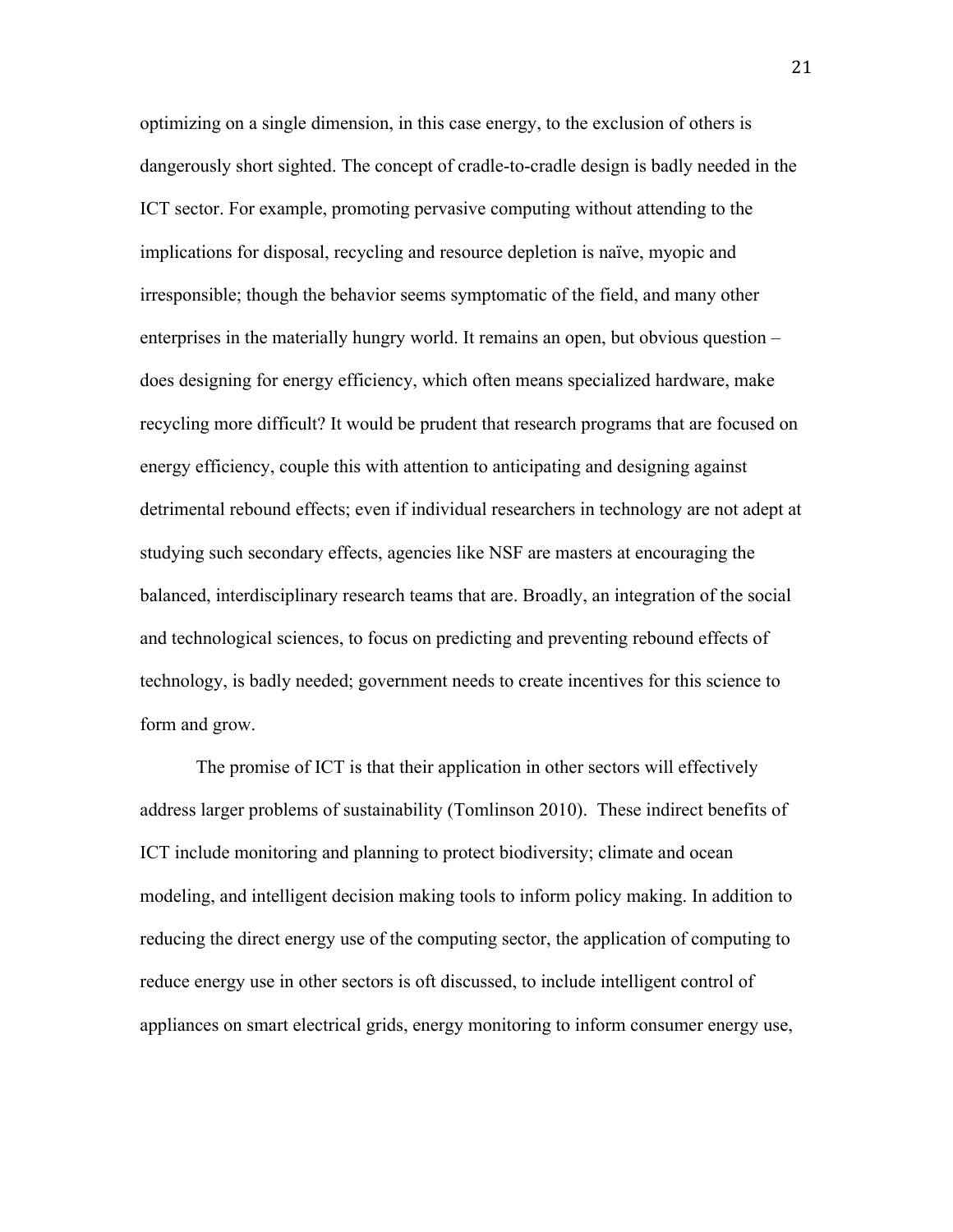obviating (energy for) travel due to virtual and collaborative work environments or optimizing travel routing to reduce energy use.

At present, much of ICT's promise is theoretical and not practiced. An example of low hanging fruit that is not sufficiently picked is ICT's ability to substitute for travel. For example, NSF asks reviewers of submitted proposals to come to NSF from across the nation and the world, contributing a sizable ecological footprint. But NSF and other organizations could take substantive steps to implement the use of ICT instead of travel, and scientists could encourage it. Society, to include scientists, must start taking the environment into account as a factor in defining the optimality of all our processes if we are to have any shot at a sustainable planet with good quality of life for its inhabitants.

While failure to snag low hanging fruit with ICT is disappointing, computer researchers are substantively addressing high hanging fruit. A new field of *computational sustainability* is emerging, led by several people including Carla Gomes, director of the Institute for Computational Stability at Cornell University, which is using computational and mathematical formalisms to reason about characterizing, monitoring, and protecting biodiversity, among other sustainability-related problems (Gomes 2009). An example of the biodiversity research includes determining "optimal" policies for acquiring habitat, through purchases of private land, for the grizzly bear and other species (i.e., so-called "reserve design"); this problem will only become more complicated as the climate changes and species migrate in response. This is but one example of moving targets in ecological research that makes computational and mathematical tools for analysis so important for handling complexity. Besides the dynamic nature of ecologies, uncertainty in observations (e.g., the number bears that are in a region, given an exact count is

22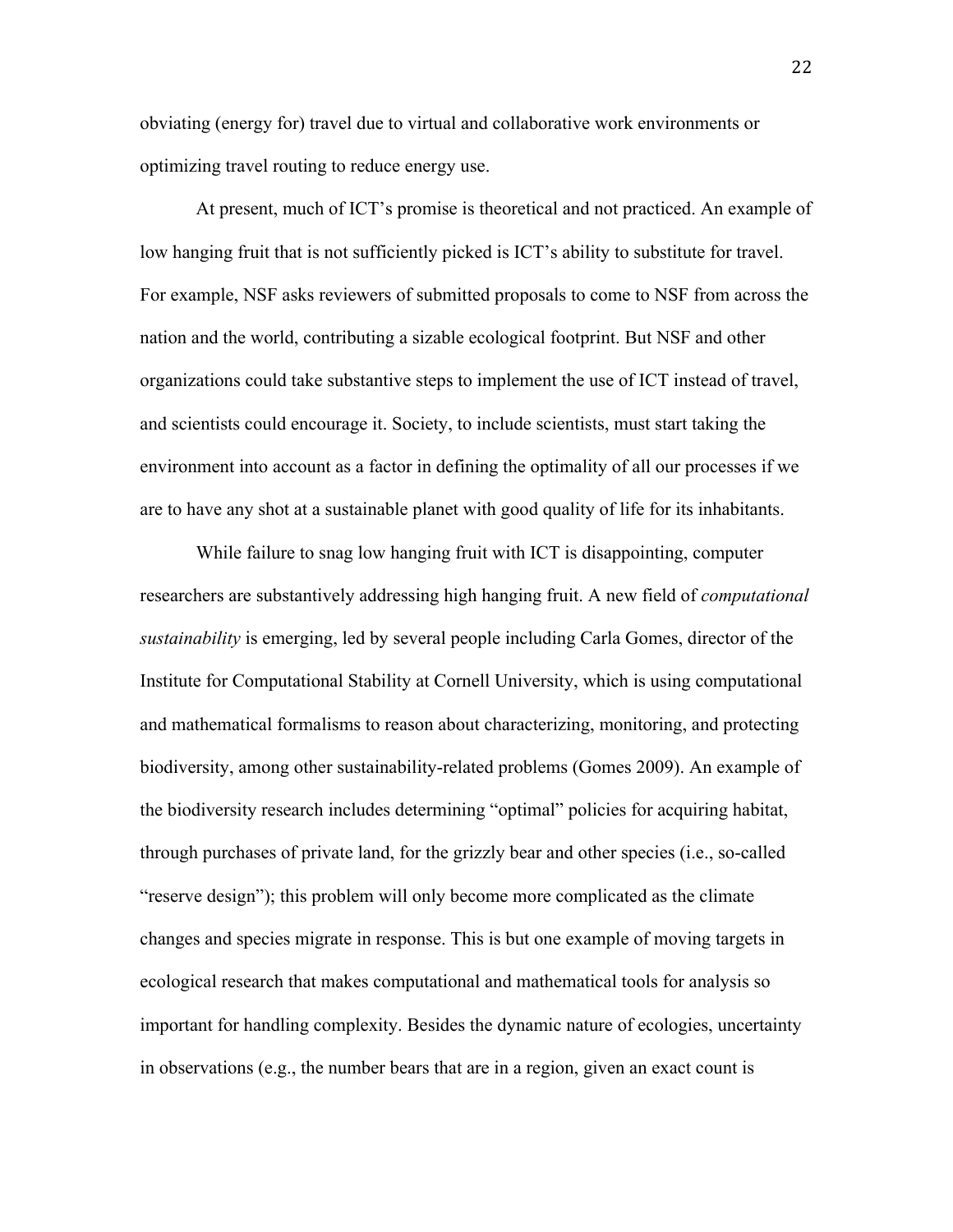impossible), and competing interests (e.g., the bear's, the rancher's, the tourist's, the native American's, the salmon's) as expressed by multi-objective functions, all make biodiversity questions complex.

Human decision makers may ignore facts because they are simply overwhelmed by complexity. In *Soul of a Citizen*, Paul Loeb echoes Berry that good solutions must be integrated into a larger whole, saying, "We can contribute to the well-being of our society, the body politic, by applying a similarly holistic ethic of interdependence, and by listening to those whose voices are too often excluded from public discussion" (Loeb 1999:131). Balancing the many voices is one aspect of what Computational Sustainability is about. Another part of the problem is actually hearing those voices, and sensor networks and online social networking can be a big part of that effort (again, with attention to recycling). While social networking has enabled easy community fragmentation, tools are coming online that are encouraging community coalescence. This is a humanistic possibility of computing, as a bridge between science and citizenship.

## **Conclusion**

The sustainability landscape is vast (Conklin, 2006; Bossel, 1998). This essay has been selective, barely mentioning vital areas such as alternative energy, food processes and water. The emphasis has been on thinking, and failures thereof. Two entreaties run throughout the essay -- that we take seriously rebound effects of technology, which are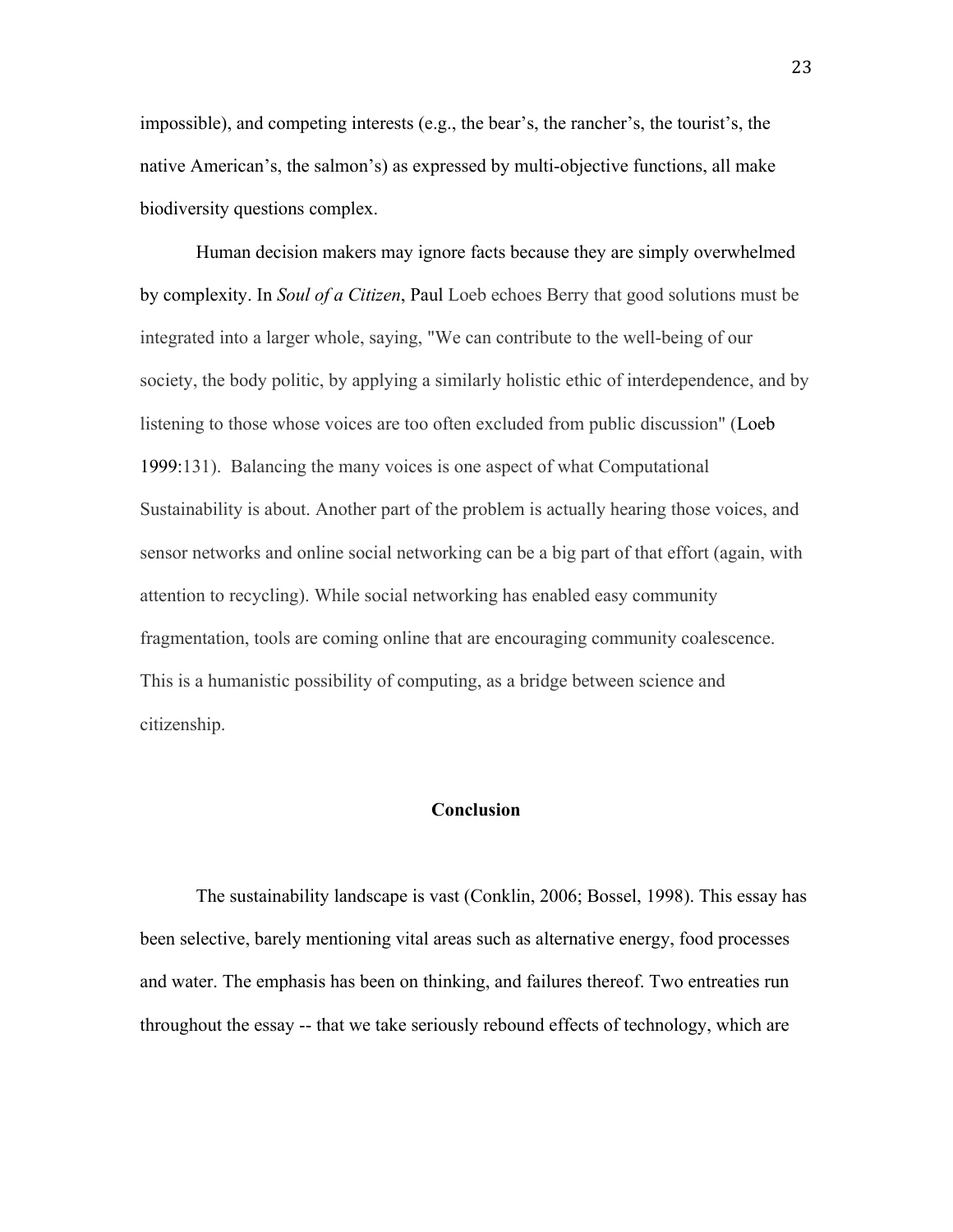both pervasive and consequential; and we grow socio-technical sciences that anticipate, evaluate and design cognizant of rebound effects.

The essay concludes with two (of many) systemic factors that impede long-term collective cognition and conation relative to sustainability.

*Lack of diversity*: Women are vastly underutilized, and the negative consequences for long-term sustainability are dire. When women gain equal rights, there are improvements in economy and environment. Even in nations where women have overt rights, the numbers of women in government and other positions of power such as corporate boards remain exceedingly low. In the United States for example, OECD (2008) reports that only 15 percent of legislators are women, ranking 22/30 OECD countries surveyed. At time of writing 17/100 US Senators are women, more than ever and reason for excitement, but excitement that itself highlights the pathological extent of the imbalance – 17 percent ! The dearth of women in positions of power, to include Academia, only passes for normal because it is so pervasive. Women support sustainable, lower footprint consumption in greater numbers than men, and the report says women "give greater emphasis to social welfare, legal protection and transparency in government and business" (OECD 2008:61). How would government operate differently, both in form and substance, than it does now with an equality of women? A paucity of women is also found in some science and many engineering disciplines. That women are not more fully participating in directing development of disruptive technology does not bode well for planet sustainability.

*Segregation of science and its broader impacts*: Many engineers and scientists do not put much thought into the broader impacts of their science, to include rebound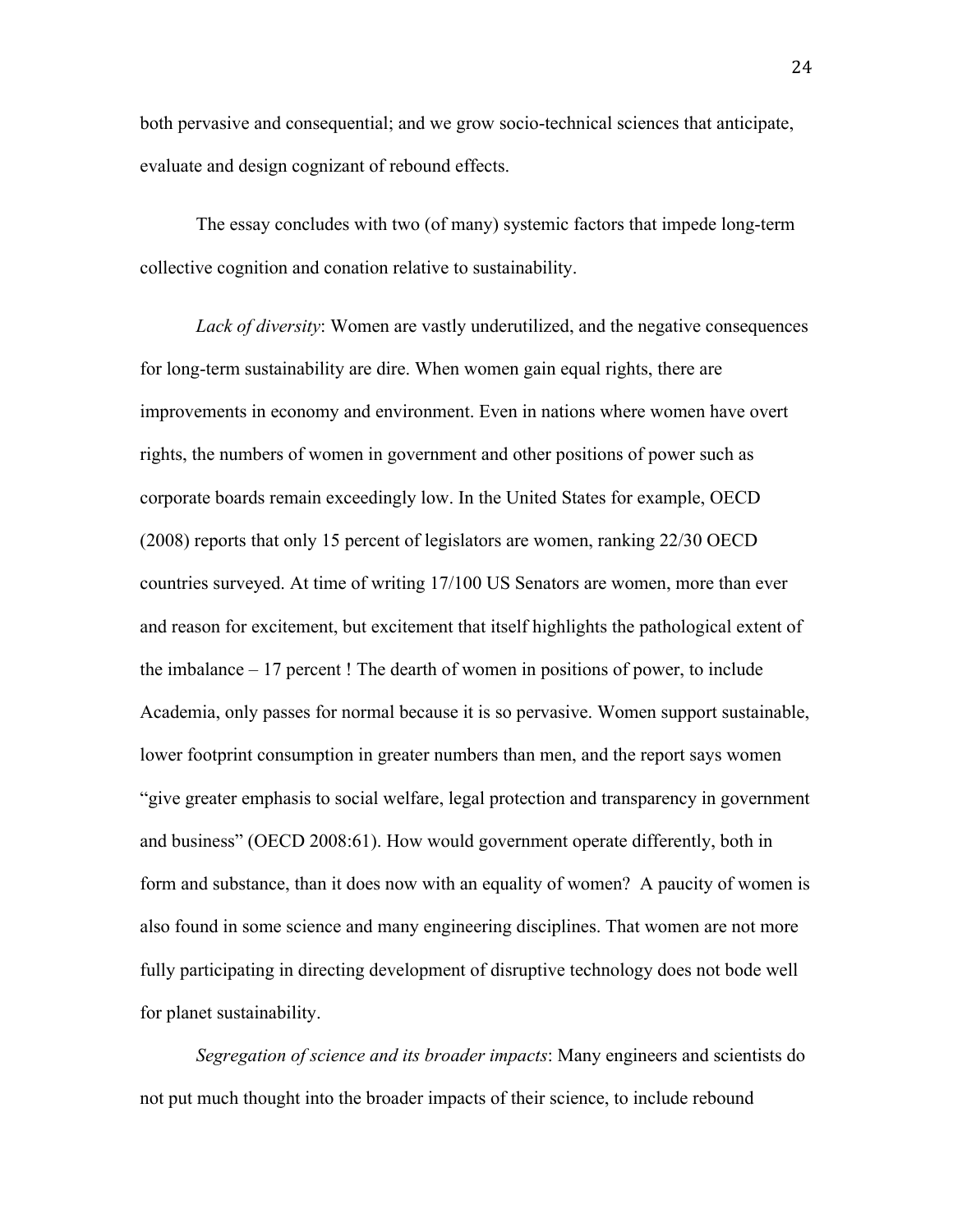effects. The reasons could be several. Consider that Technology and Society classes are often designed for non-majors and majors alike, coming near the beginning of the curriculum. While intended to attract students to science, these courses may also convey a second-class status to the "broader impacts" of science and engineering, and model compartmentalization in our curriculum – "we'll talk technical material in here, you'll see how it relates to society over there." There are also few textbooks in the technology area that even attempt to fold contemporary issues into the science, though a notable exception is the Patterson and Hennessey (2009) text on *Computer Organization*, where contemporary issues, to include sustainability related applications, are given substantive treatment. Leadership in the integration of technical and societal material is coming from individual scientists, government agencies, and accrediting bodies like the Accreditation Board for Engineering and Technology (ABET). Importantly, there is evidence that better integration of technology and its broader impacts may induce more women into technical fields, thus linking two factors that are crucial for greater attention to sustainability.

Even if individuals don't feel empowered to address sustainability per se, these systemic issues can be priorities that will advance a sustainability agenda.

#### **References and Further Readings**

Agin, Dan. 2009. *More Than Genes: What Science Can Tell Us About Toxic Chemicals, Development, and the Risk to Our Children*. New York: Oxford University Press.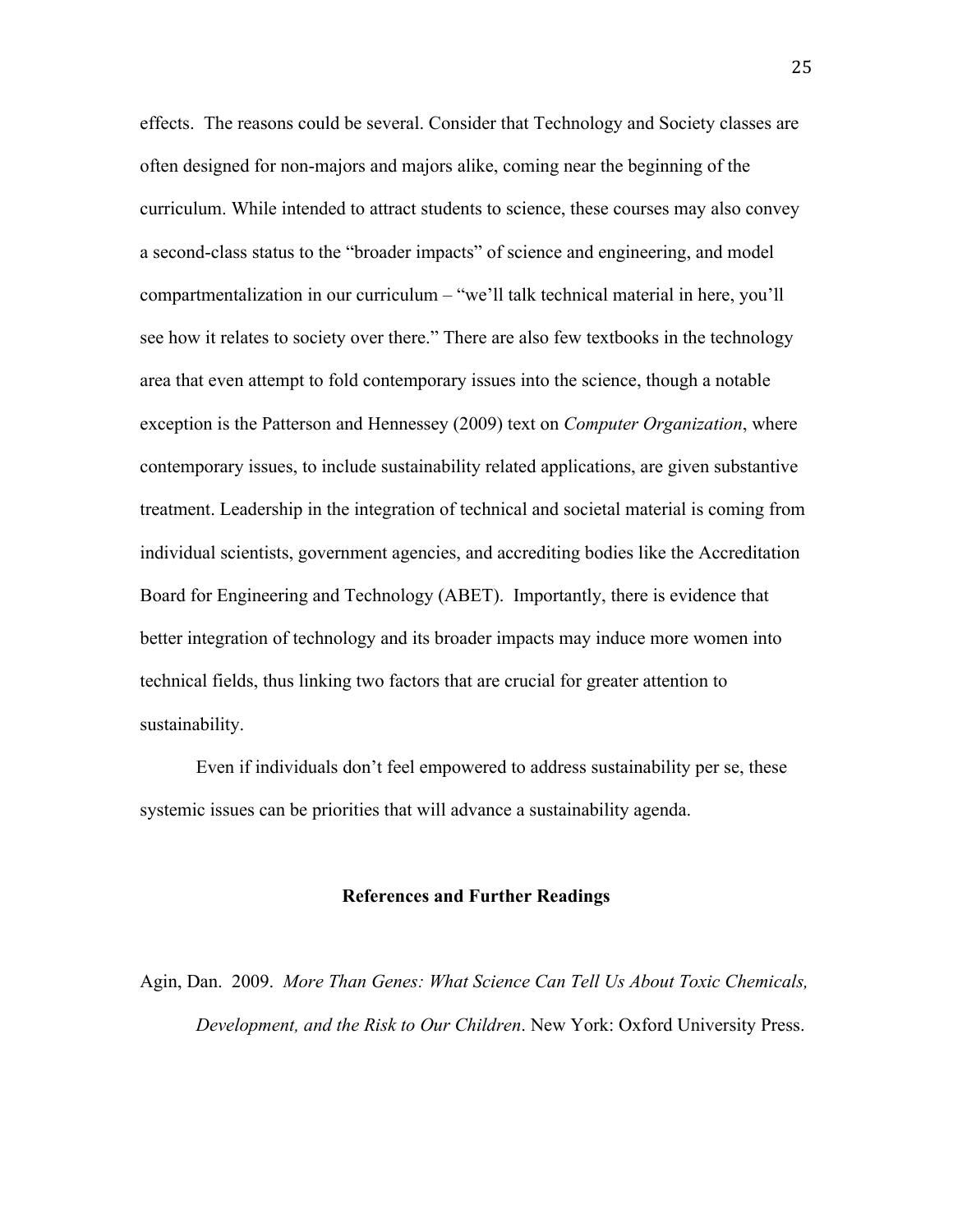- Baralt, Lori and Sabrina McCormick. 2010. "A Review of Advocate-Scientist Collaborations in Federally Funded Environmental Breast Cancer Research Centers." Environmental Health Perspectives 118: doi:10.1289/ehp.0901603
- Barbour, Ian, Harvey Brooks, Sanford Lakoff, and John Opie. 1982. *Energy and American Values*. Research Triangle Park, NC: Praeger Scientific.
- Berry, Wendell. 1981. "Solving for Pattern." Chapter 9 in *The Gift of Good Land*. San Francisco: North Point Press, 1981.
- Bossel, Hartmut. 1998. *Earth at a Crossroads: Paths to a Sustainable Future*. Cambridge, UK: Cambridge University Press.
- Brundtland, Gro Harlem (ed). 1987. *Report of the World Commission on Environment and Development: Our Common Future*. New York: United Nations.

Carson, Rachel. 1962. *Silent Spring*. Boston, MA: Houghton Mifflin.

- Cokinos, Christopher. 2010. "Prozac for the Planet: Can Geoengineering Make the Climate Happy?" *American Scholar* Autumn.
- Conkin, Paul Keith. 2007. *The State of the Earth: Environmental Challenges on the Road to 2100*. Lexington, KY: University Press of Kentucky.
- Fankhauser, Samuel, Joel B. Smith, and Richard S. J. Tol. 1999. "Weathering Climate Change: Some Simple Rules to Guide Adaptation Decisions." *Ecological Economics* 30:67-78.
- Friedman, Thomas L. 2008. *Hot, Flat, and Crowded: Why We Need a Green Revolution, and how It Can Renew America*. New York: Farrar, Straus and Giroux, 2008.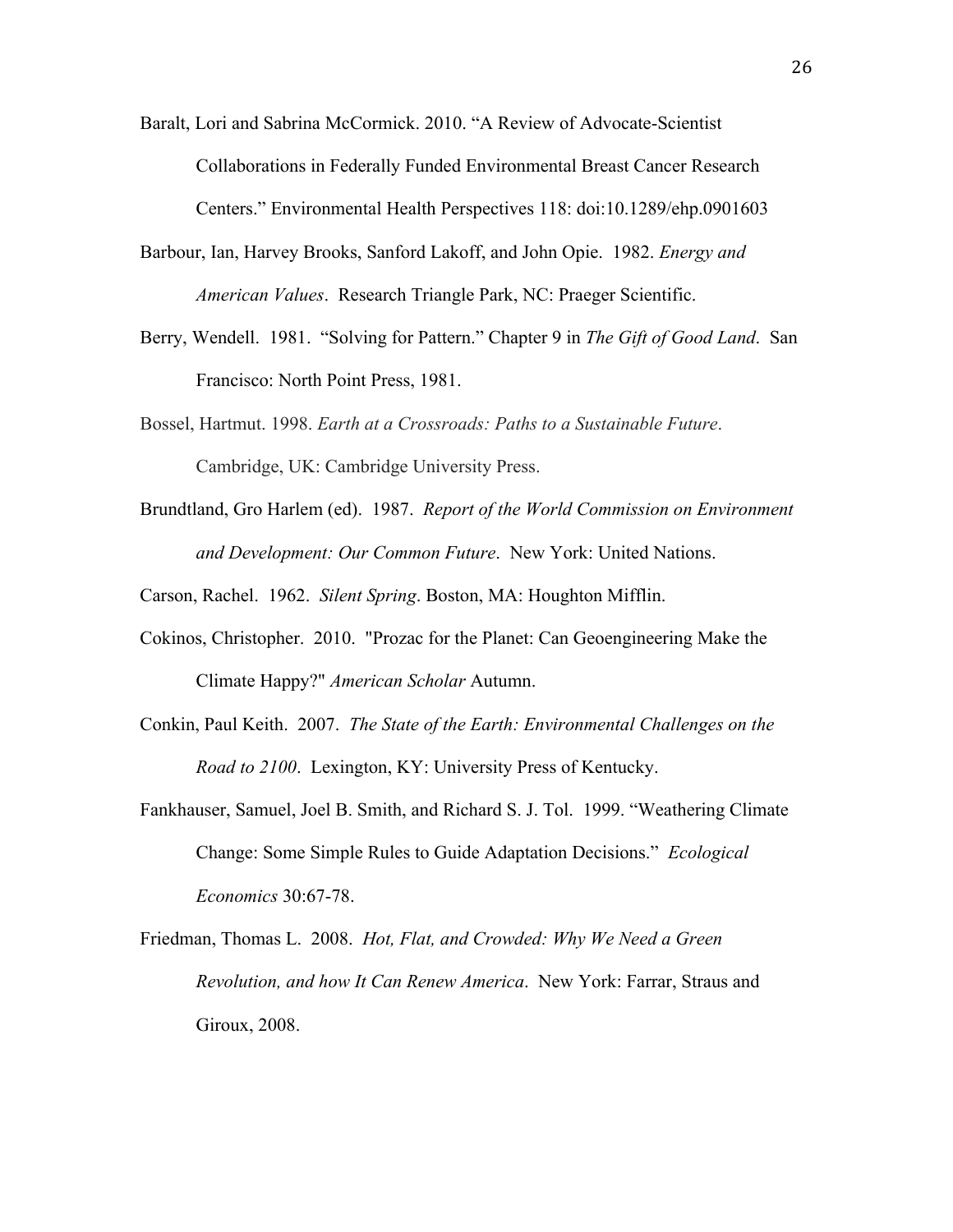- Gomes, Carla. 2009. "Computational Sustainability: Computational Methods for a Sustainable Environment, Economy, and Society." *The Bridge* 39(4):5-13.
- Hilgenkamp, Kathryn. 2005. *Environmental Health: Ecological Perspectives*. Sudbury, MA: Jones and Bartlett.
- Jevons, William Stanley. 1866. *The Coal Question: An Enquiry Concerning the Progress of the Nation, and the Probable Exhaustion of Our Coal-mines*. London, UK: Macmillan.
- Keeling, Charles D. 1960. "The Concentration and Isotopic Abundances of Carbon Dioxide in the Atmosphere." *Tellus* 12: 200-203.
- Kohler, Andreas and Lorenz Erdmann. 2004. "Expected Environmental Impacts of Pervasive Computing." Human and Ecological Risk Assessment, 10: 831–852
- Leiserowitz, Anthony. 2010. "Risk Perceptions and Behavior." Pp 175-184 in *Climate Change Science and Policy*, edited by S. H. Schneider, A. Rosencranz, M. D. Mastrandrea, and K. Kuntz-Durisetieds. Washington, DC: Island Press.
- Loeb, Paul Rogat. 1999. *Soul of a Citizen: Living with Conviction in a Cynical Time.* New York: St. Martin's Griffin.
- McDonough, William, and Michael Braungart. 2002. *Cradle to Cradle: Remaking the Way We Make Things*. New York: North Point Press.
- National Science Board. 2009. *Building a Sustainable Energy Future: U.S. Actions for an Effective Energy Economy Transformation*. Arlington, VA: National Science Foundation.
- NIH. 2003. *Cancer and the Environment*. NIH Publication No. 03-2039. Washington, DC: National Institutes of Health.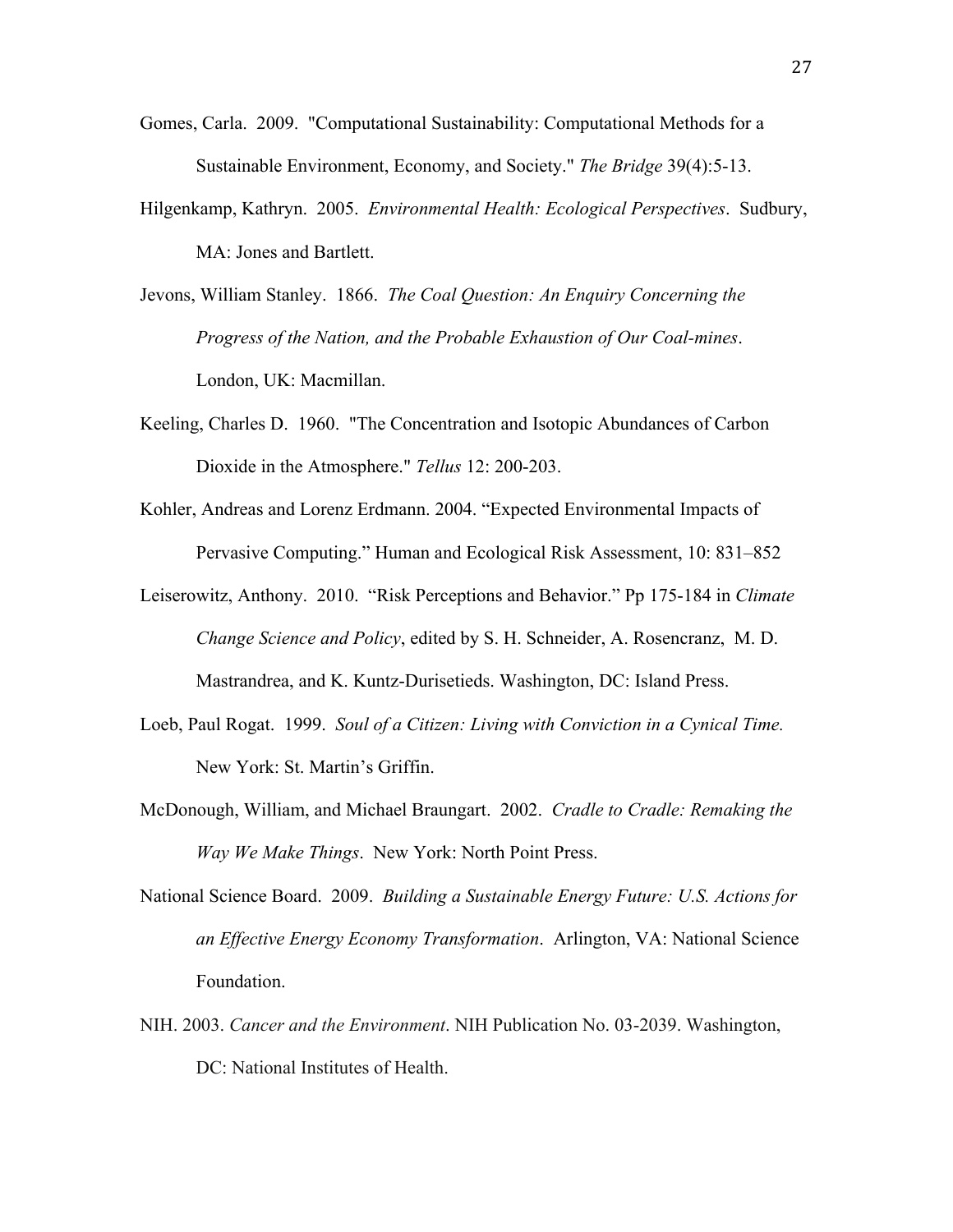- OECD. 2008. *Gender and Sustainable Development: Maximising the Economic, Social and Environmental Role of Women*. Paris, France: Organisation for Economic Cooperation and Development.
- OECD. 2009. *The Economics of Climate Change Mitigation: Policies and Options for Global Action Beyond 2012*. Paris, France: Organisation for Economic Cooperation and Development.
- Orr, David W. 2009. *Down to the Wire: Confronting Climate Collapse*. New York: Oxford University Press.
- Padgett, J. Paul, Anne C. Steinemann, James H. Clarke, and Michael P. Vandenbergh. 2008. "A Comparison of Carbon Calculators." Environmental Impact Assessment Review 28: 106-115.
- Parry, Martin, Osvaldo Canziani, Jean Palutikof, Paul van der Linden, and Clair Hanson (eds). 2007. *Climate Change 2007: Impacts, Adaptation and Vulnerability*. New York: Cambridge University Press.
- Parthasarthy, Shobita. 2010. "Breaking the Expertise Barrier: understanding activist strategies in science and technology policy domains." *Science and Public Policy* 37: 355-367.
- Patterson, David A., and John L. Hennessy. 2009. *Computer Organization and Design: the Hardware/Software Interface.* Burlington, MA: Morgan Kaufmann Publishers.
- Ross, Joel, Nitin Shantharam, and Bill Tomlinson. 2010. "Collaborative Filtering and Carbon Footprint Calculation." In *IEEE International Symposium on Sustainable Systems and Technology*. Washington, DC: IEEE.